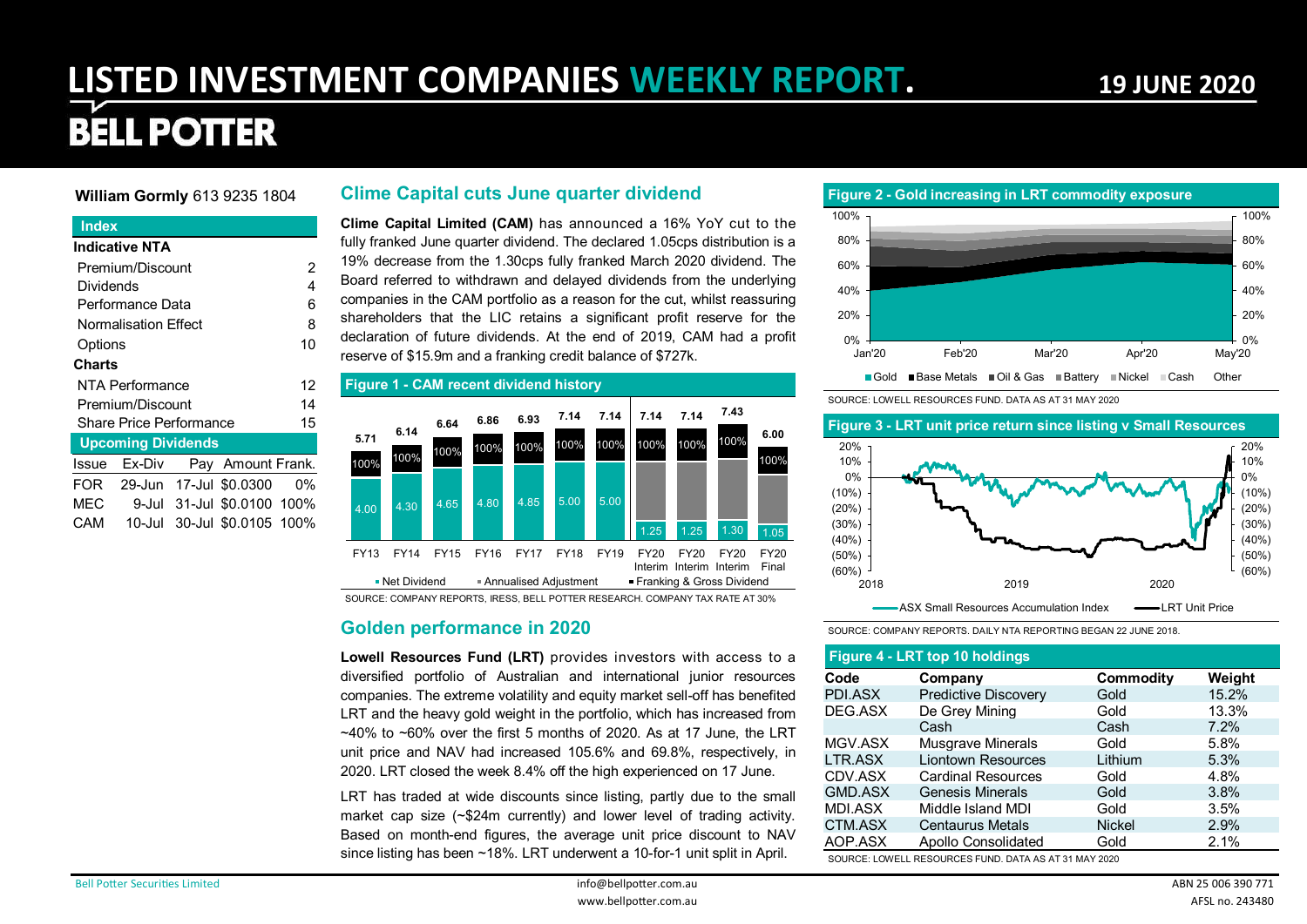Bell Potter's Indicative NTA tracks the 'indicative' movement of a LICs underlying NTA each month by monitoring the percentage movements of the disclosed holdings, and using an index to track the movement of the remaining positions. We have also included an adjusted indicative NTA^ and adjusted discount^, which removes the LIC distribution from the ex-dividend date until the receipt of the new NTA post the payment date.

|                        |                                     |                           |         | Market Cap. Share/Unit | <b>Indicative</b> | Indicative |          |          | Average Premium/Discount+ |          |          | Prem/Disc       |         |
|------------------------|-------------------------------------|---------------------------|---------|------------------------|-------------------|------------|----------|----------|---------------------------|----------|----------|-----------------|---------|
|                        | <b>ASX Code Company/Trust Name</b>  | <b>Investment Mandate</b> |         | Price                  | Pre-Tax           | Premium /  |          |          |                           |          |          | Range (5 Year)+ |         |
|                        |                                     |                           | (M)     |                        | NTA/NAV"          | Discount"  | 3 Month  | 6 Month  | 1 Year                    | 3 Year   | 5 Year   | Low             | High    |
| <b>Domestic Equity</b> |                                     |                           |         |                        |                   |            |          |          |                           |          |          |                 |         |
| <b>AFI</b>             | Australian Foundation Investment    | Large                     | \$7,407 | \$6.12                 | \$5.97            | 2.6%       | 6.3%     | 4.7%     | 1.7%                      | 1.3%     | 1.8%     | $-4.0%$         | 9.1%    |
| <b>ARG</b>             | Argo Investments                    | Large                     | \$5,344 | \$7.42                 | \$7.36            | 0.9%       | 6.3%     | 3.5%     | 0.6%                      | 0.5%     | 1.6%     | $-4.2%$         | 10.8%   |
| <b>AUI</b>             | Australian United Investment        | Large                     | \$1,042 | \$8.36                 | \$8.67            | $-3.6%$    | $-4.0%$  | $-3.5%$  | $-4.3%$                   | $-4.4%$  | $-4.8%$  | $-10.0%$        | 2.4%    |
| <b>MLT</b>             | <b>Milton Corporation</b>           | Large/Medium              | \$2,813 | \$4.19                 | \$4.31            | $-2.7%$    | $-2.9%$  | $-2.5%$  | $-3.1%$                   | $-2.2%$  | $-1.2%$  | $-5.9%$         | 7.6%    |
| <b>BKI</b>             | <b>BKI</b> Investment               | Large/Medium              | \$1,052 | \$1.43                 | \$1.48            | $-3.6%$    | $-1.8%$  | $-1.2%$  | $-1.9%$                   | $-0.9%$  | 0.6%     | $-7.1%$         | 9.8%    |
| <b>DUI</b>             | Diversified United Investment       | Large/Medium              | \$922   | \$4.35                 | \$4.53            | $-3.9%$    | $-2.3%$  | $-2.1%$  | $-3.6%$                   | $-4.8%$  | $-5.3%$  | $-9.5%$         | $-0.6%$ |
| <b>CIN</b>             | <b>Carlton Investments</b>          | Large/Medium              | \$622   | \$23.50                | \$28.82           | $-18.5%$   | $-16.8%$ | $-16.0%$ | $-15.5%$                  | $-13.4%$ | $-12.8%$ | $-20.2%$        | $-8.1%$ |
| <b>WLE</b>             | <b>WAM Leaders</b>                  | Large/Medium              | \$842   | \$1.07                 | \$1.17#           | $-8.9%$    | $-6.2%$  | $-5.5%$  | $-6.3%$                   | $-4.6%$  | n/a      | $-11.3%$        | 4.4%    |
| <b>WHF</b>             | Whitefield                          | Large/Medium              | \$420   | \$4.55                 | \$4.70            | $-3.3%$    | 1.5%     | $-0.7%$  | $-3.9%$                   | $-6.2%$  | $-7.0%$  | $-12.3%$        | 3.8%    |
| <b>PIC</b>             | Perpetual Equity Investment         | Large/Medium              | \$332   | \$0.96                 | $$1.07$ ^         | $-10.9%$   | $-12.1%$ | $-9.1%$  | $-8.1%$                   | $-3.8%$  | $-5.1%$  | $-13.6%$        | 3.2%    |
| <b>AMH</b>             | <b>AMCIL</b>                        | Large/Medium              | \$262   | \$0.94                 | \$1.00            | $-6.3%$    | $-6.3%$  | $-6.8%$  | $-7.7%$                   | $-6.4%$  | $-4.3%$  | $-10.7%$        | 6.4%    |
| CAM                    | Clime Capital                       | Large/Medium              | \$89    | \$0.78                 | \$0.79#           | $-1.3%$    | 3.0%     | 0.2%     | $-1.6%$                   | $-3.5%$  | $-5.1%$  | $-13.0%$        | 6.1%    |
| <b>CLF</b>             | <b>Concentrated Leaders Fund</b>    | Large/Medium              | \$65    | \$1.10                 | \$1.19#           | $-8.0%$    | $-8.8%$  | $-7.8%$  | $-7.2%$                   | n/a      | n/a      | $-11.0%$        | 0.0%    |
| <b>FSI</b>             | <b>Flagship Investments</b>         | Large/Medium              | \$44    | \$1.74                 | \$2.09#           | $-17.1%$   | $-17.8%$ | $-16.4%$ | $-15.8%$                  | $-14.0%$ | $-15.1%$ | $-23.2%$        | $-5.4%$ |
| <b>WAM</b>             | <b>WAM</b> Capital                  | Medium/Small              | \$1,375 | \$1.90                 | \$1.64#           | 15.4%      | 19.1%    | 18.7%    | 16.1%                     | 19.0%    | 17.1%    | 4.2%            | 28.6%   |
| OPH                    | <b>Ophir High Conviction Fund</b>   | Medium/Small              | \$522   | \$2.61                 | $$2.90$ ^         | $-10.0%$   | $-11.2%$ | $-10.6%$ | $-9.0%$                   | n/a      | n/a      | $-13.5%$        | 5.2%    |
| <b>MIR</b>             | Mirrabooka Investments              | Medium/Small              | \$391   | \$2.42                 | \$2.41            | 0.5%       | $-1.3%$  | 0.4%     | 1.7%                      | 6.7%     | 10.3%    | $-2.6%$         | 26.1%   |
| QVE                    | <b>QV Equities</b>                  | Medium/Small              | \$220   | \$0.82                 | $$0.94*$          | $-12.8%$   | $-14.0%$ | $-11.6%$ | $-11.2%$                  | $-3.9%$  | $-2.0%$  | $-14.9%$        | 15.3%   |
| <b>WAX</b>             | <b>WAM Research</b>                 | Medium/Small              | \$265   | \$1.37                 | \$1.03#           | 32.9%      | 29.6%    | 26.7%    | 21.4%                     | 22.8%    | 19.7%    | 1.6%            | 33.8%   |
| <b>CDM</b>             | Cadence Capital                     | Medium/Small              | \$189   | \$0.62                 | $$0.81*$          | $-24.1%$   | $-24.8%$ | $-21.5%$ | $-18.1%$                  | $-4.8%$  | 1.0%     | $-25.9%$        | 23.7%   |
| <b>WIC</b>             | Westoz Investment                   | Medium/Small              | \$119   | \$0.89                 | $$1.10*$          | $-18.7%$   | $-14.8%$ | $-13.8%$ | $-12.9%$                  | $-11.0%$ | $-12.1%$ | $-18.8%$        | $-4.1%$ |
| <b>TOP</b>             | <b>Thorney Opportunities</b>        | Medium/Small              | \$100   | \$0.50                 | \$0.62#           | $-19.0%$   | $-21.8%$ | $-21.0%$ | $-20.8%$                  | $-16.1%$ | $-12.4%$ | $-24.1%$        | 2.2%    |
| <b>RYD</b>             | <b>Ryder Capital</b>                | Medium/Small              | \$80    | \$1.36                 | \$1.61#           | $-15.6%$   | $-19.3%$ | $-16.3%$ | $-13.8%$                  | $-14.5%$ | n/a      | $-22.4%$        | 2.9%    |
| <b>TEK</b>             | <b>Thorney Technologies</b>         | Medium/Small              | \$64    | \$0.25                 | \$0.29#           | $-13.5%$   | $-21.5%$ | $-19.8%$ | $-19.9%$                  | $-9.3%$  | n/a      | $-30.7%$        | 37.5%   |
| <b>WAA</b>             | <b>WAM Active</b>                   | Medium/Small              | \$45    | \$0.97                 | \$0.95#           | 1.6%       | $-3.9%$  | $-1.6%$  | $-0.7%$                   | 1.7%     | 2.4%     | $-13.9%$        | 11.9%   |
| <b>NAC</b>             | Naos Ex-50 Opportunities            | Medium/Small              | \$38    | \$0.81                 | \$1.05#           | $-23.1%$   | $-24.6%$ | $-20.8%$ | $-20.2%$                  | $-14.3%$ | $-12.7%$ | $-25.0%$        | 0.5%    |
| <b>WMI</b>             | <b>WAM Microcap</b>                 | Small/Micro               | \$175   | \$1.24                 | \$1.27#           | $-2.9%$    | $-1.9%$  | 0.4%     | $-0.5%$                   | 3.9%     | n/a      | $-7.9%$         | 16.3%   |
| <b>SEC</b>             | Spheria Emerging Companies          | Small/Micro               | \$88    | \$1.41                 | $$1.79$ *         | $-21.1%$   | $-24.0%$ | $-19.9%$ | $-17.3%$                  | n/a      | n/a      | $-25.0%$        | $-3.2%$ |
| <b>NSC</b>             | Naos Small Cap Opportunities        | Small/Micro               | \$76    | \$0.48                 | \$0.65#           | $-26.9%$   | $-24.1%$ | $-22.2%$ | $-21.1%$                  | $-14.5%$ | $-12.3%$ | $-33.1%$        | 0.6%    |
| <b>NCC</b>             | Naos Emerging Opportunities         | Small/Micro               | \$53    | \$0.87                 | \$0.89#           | $-2.8%$    | $-6.9%$  | $-9.6%$  | $-8.4%$                   | $-1.7%$  | $-3.8%$  | $-17.5%$        | 17.3%   |
| <b>ACQ</b>             | <b>Acorn Capital Investment</b>     | Small/Micro               | \$50    | \$0.93                 | \$1.12#           | $-17.2%$   | $-16.9%$ | $-13.1%$ | $-14.3%$                  | $-12.7%$ | $-13.8%$ | $-23.0%$        | $-3.8%$ |
| OZG                    | Ozgrowth                            | Small/Micro               | \$58    | \$0.17                 | $$0.20*$          | $-17.5%$   | $-22.1%$ | $-21.2%$ | $-21.5%$                  | $-19.9%$ | $-19.5%$ | $-25.8%$        | $-8.0%$ |
| <b>DJW</b>             | Djerriwarrh Investments             | Income                    | \$594   | \$2.65                 | \$2.73            | $-3.1%$    | 0.8%     | 3.3%     | 5.1%                      | 5.9%     | 13.7%    | $-3.4%$         | 45.3%   |
| PL8                    | Plato Income Maximiser              | Income                    | \$431   | \$1.01                 | $$0.95*$          | 6.2%       | 7.9%     | 6.8%     | 5.5%                      | 1.5%     | n/a      | $-6.8%$         | 16.3%   |
| SNC                    | <b>Sandon Capital Investments</b>   | Activist                  | \$69    | \$0.64                 | \$0.77#           | $-18.0%$   | $-19.0%$ | $-16.4%$ | $-13.8%$                  | $-7.6%$  | $-7.7%$  | $-26.1%$        | 6.7%    |
| <b>FGX</b>             | <b>Future Generation Investment</b> | Fund of Funds             | \$393   | \$0.99                 | \$1.13#           | $-13.2%$   | $-14.6%$ | $-12.8%$ | $-10.4%$                  | $-4.2%$  | $-3.2%$  | $-15.3%$        | 7.4%    |

"The Indicative Pre-Tax NTA has been adjusted for the full dilution (100% exercise) of any options outstanding and dividends. Dividends are removed from the NTA once the security goes ex-date and until the receipt of the n weekly pre-tax NTA as we have been unable to calculate the Indicative NTA within a reasonable level of accuracy. # The Indicative NTA is the actual reported monthly pre-tax NTA as we have been unable to calculate the Indic NTA is the actual reported weekly pre-tax NTA as we have been unable to calculate the Indicative NTA within a reasonable level of accuracy. +Prem/Disc does not adjust for the dilution of unexercised options.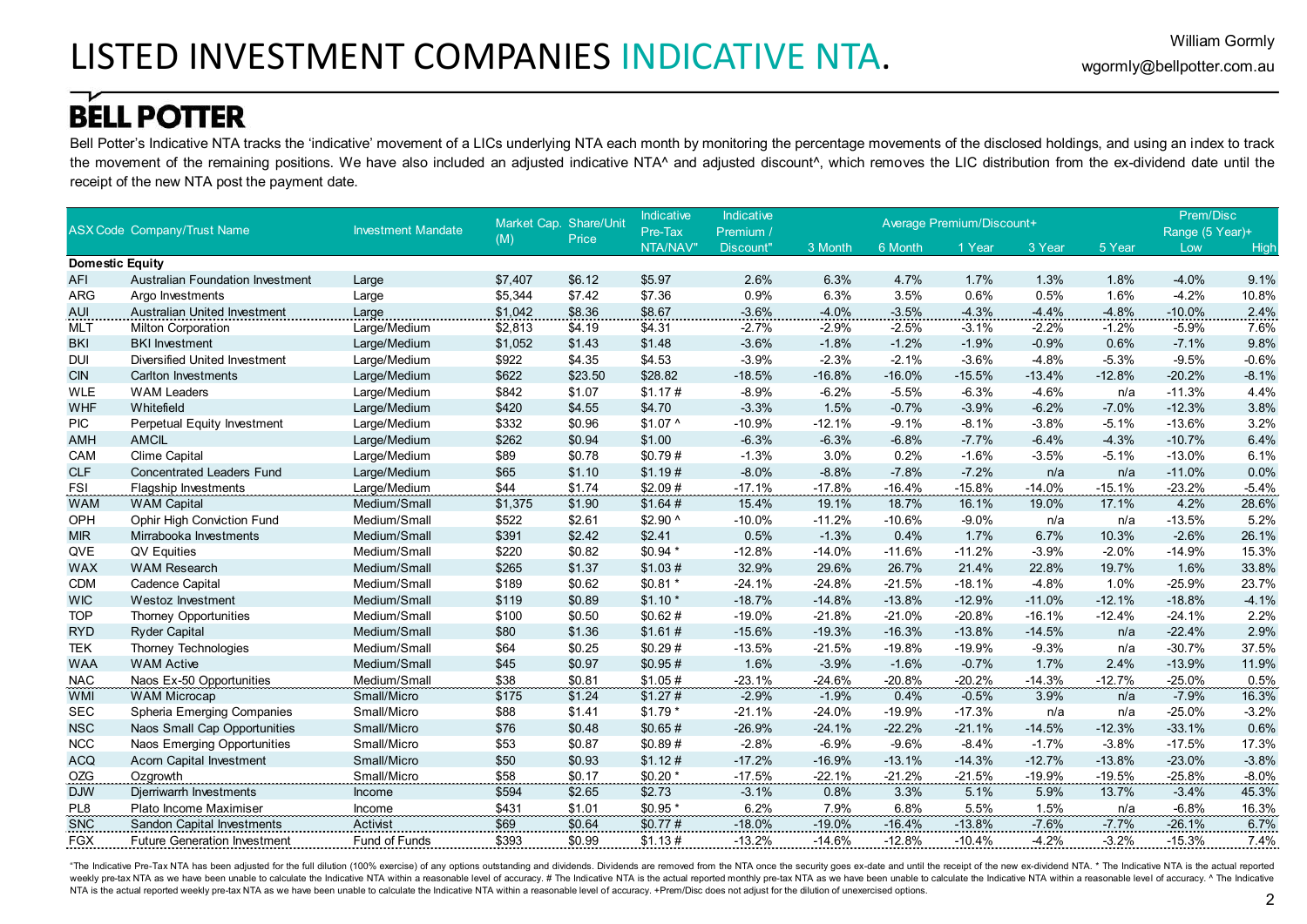Bell Potter's Indicative NTA tracks the 'indicative' movement of a LICs underlying NTA each month by monitoring the percentage movements of the disclosed holdings, and using an index to track the movement of the remaining positions. We have also included an adjusted indicative NTA^ and adjusted discount^, which removes the LIC distribution from the ex-dividend date until the receipt of the new NTA post the payment date.

|                       |                                            |                                | Market Cap. Share/Unit |        | Indicative | Indicative |          |          | Average Premium/Discount+ |            |          | Prem/Disc       |         |
|-----------------------|--------------------------------------------|--------------------------------|------------------------|--------|------------|------------|----------|----------|---------------------------|------------|----------|-----------------|---------|
|                       | <b>ASX Code Company/Trust Name</b>         | <b>Investment Mandate</b>      | (M)                    | Price  | Pre-Tax    | Premium /  |          |          |                           |            |          | Range (5 Year)+ |         |
|                       |                                            |                                |                        |        | NTA/NAV"   | Discount"  | 3 Month  | 6 Month  | 1 Year                    | 3 Year     | 5 Year   | Low             | High    |
|                       | <b>International Equity</b>                |                                |                        |        |            |            |          |          |                           |            |          |                 |         |
| <b>MGG</b>            | Magellan Global Trust                      | Global                         | \$2,171                | \$1.75 | \$1.85     | $-5.6%$    | $-5.2%$  | $-2.5%$  | $-2.3%$                   | n/a        | n/a      | $-10.2%$        | 6.9%    |
| <b>MFF</b>            | <b>MFF Capital Investments</b>             | Global                         | \$1,528                | \$2.78 | \$2.85     | $-2.3%$    | $-4.4%$  | $-3.1%$  | $-5.2%$                   | $-7.6%$    | $-8.7%$  | $-21.0%$        | 6.3%    |
| <b>MHH</b>            | <b>Magellan High Conviction Trust</b>      | Global                         | \$862                  | \$1.41 | \$1.54     | $-8.4%$    | $-5.1%$  | $-3.6%$  | n/a                       | n/a        | n/a      | $-8.4%$         | 5.3%    |
| <b>WGB</b>            | <b>WAM Global</b>                          | Global                         | \$416                  | \$1.96 | \$2.34#    | $-16.1%$   | $-18.0%$ | $-14.3%$ | $-13.9%$                  | n/a        | n/a      | $-25.9%$        | 1.8%    |
| <b>PMC</b>            | <b>Platinum Capital</b>                    | Global                         | \$373                  | \$1.29 | $$1.43$ *  | $-9.9%$    | $-12.1%$ | $-7.1%$  | $-4.1%$                   | 5.1%       | 6.4%     | $-15.4%$        | 20.3%   |
| <b>PGF</b>            | PM Capital Global Opportunities            | Global                         | \$331                  | \$0.94 | $$1.16*$   | $-19.2%$   | $-18.3%$ | $-17.1%$ | $-17.5%$                  | $-11.9%$   | $-12.6%$ | $-20.6%$        | $-3.5%$ |
| <b>PIA</b>            | Pengana International Equities             | Global                         | \$272                  | \$1.07 | $$1.26$ *  | $-15.1%$   | $-21.0%$ | $-18.1%$ | $-16.3%$                  | $-9.5%$    | $-9.4%$  | $-24.7%$        | 0.6%    |
| <b>TGG</b>            | Templeton Global Growth Fund               | Global                         | \$229                  | \$1.14 | $$1.33*$   | $-14.2%$   | $-14.9%$ | $-13.6%$ | $-14.2%$                  | $-10.8%$   | $-11.1%$ | $-17.1%$        | $-3.2%$ |
| <b>EGD</b>            | Evans & Partners Global Disruption         | Global                         | \$319                  | \$2.63 | $$2.69*$   | $-2.2%$    | $-1.5%$  | $-1.9%$  | $-2.0%$                   | n/a        | n/a      | $-5.2%$         | 12.4%   |
| EGF                   | Evans & Partners Global Flagship           | Global                         | \$192                  | \$1.60 | $$1.65*$   | $-3.0%$    | $-0.8%$  | $-1.0%$  | $-1.6%$                   | n/a        | n/a      | $-4.9%$         | 0.6%    |
| <b>WQG</b>            | <b>WCM Global Growth</b>                   | Global                         | \$211                  | \$1.21 | $$1.40*$   | $-13.7%$   | $-15.8%$ | $-14.7%$ | $-14.7%$                  | $-12.2%$   | n/a      | $-20.9%$        | 8.9%    |
| EGI                   | <b>Ellerston Global Investments</b>        | Global                         | \$108                  | \$1.03 | $$1.13*$   | $-8.5%$    | $-9.7%$  | $-8.8%$  | $-12.4%$                  | $-10.7%$   | $-9.7%$  | $-18.7%$        | 4.2%    |
| ALI                   | Argo Global Listed Infrastructure          | Global (Infrastructure)        | \$302                  | \$2.13 | $$2.30$ *  | $-7.4%$    | $-12.1%$ | $-11.2%$ | $-10.4%$                  | $-12.6%$   | n/a      | $-20.9%$        | 0.5%    |
| <b>GVF</b>            | <b>Global Value Fund</b>                   | Global (Multi Asset)           | \$142                  | \$0.96 | \$1.00#    | $-3.6%$    | $-1.9%$  | $-2.8%$  | $-4.0%$                   | $-1.2%$    | $-2.9%$  | $-15.5%$        | 5.9%    |
| <b>TGF</b>            | <b>Tribeca Global Natural Resources</b>    | Global (Resources)             | \$67                   | \$1.06 | \$1.55#    | $-31.4%$   | $-37.6%$ | $-27.8%$ | $-21.0%$                  | n/a        | n/a      | $-48.1%$        | 2.6%    |
| <b>FGG</b>            | <b>Future Generation Global Investment</b> | Global (Fund of Funds)         | \$459                  | \$1.17 | \$1.48#    | $-21.0%$   | $-21.6%$ | $-19.9%$ | $-14.2%$                  | $-5.1%$    | n/a      | $-22.9%$        | 11.1%   |
| HM1                   | <b>Hearts and Minds Investments</b>        | Global (High Conviction)       | \$691                  | \$3.07 | \$3.46     | $-11.3%$   | $-10.1%$ | $-4.8%$  | $-1.8%$                   | n/a        | n/a      | $-13.7%$        | 6.5%    |
| PAI                   | <b>Platinum Asia Investments</b>           | Asia                           | \$371                  | \$1.02 | $$1.14$ *  | $-10.4%$   | $-13.6%$ | $-11.5%$ | $-9.5%$                   | $-1.6%$    | n/a      | $-14.3%$        | 10.2%   |
| EAI                   | <b>Ellerston Asian Investments</b>         | Asia                           | \$126                  | \$0.95 | \$1.14     | $-17.2%$   | $-20.7%$ | $-17.9%$ | $-16.6%$                  | $-11.0%$   | n/a      | $-29.0%$        | 2.4%    |
| <b>PAF</b>            | PM Capital Asian Opportunities             | Asia                           | \$41                   | \$0.71 | $$0.92*$   | $-22.7%$   | $-17.9%$ | $-16.3%$ | $-15.3%$                  | $-6.7%$    | $-9.4%$  | $-21.2%$        | 7.5%    |
| <b>Alternatives</b>   |                                            |                                |                        |        |            |            |          |          |                           |            |          |                 |         |
| <b>LSF</b>            | L1 Long Short Fund                         | Long/Short (Global)            | \$871                  | \$1.33 | $$1.74$ ^  | $-23.6%$   | $-27.0%$ | $-20.5%$ | $-16.8%$                  | n/a        | n/a      | $-29.4%$        | 7.3%    |
| VG1                   | <b>VGI Partners Global Investments</b>     | Long/Short (Global)            | \$814                  | \$2.00 | \$2.32#    | $-13.8%$   | $-8.5%$  | $-9.1%$  | $-7.1%$                   | n/a        | n/a      | $-12.3%$        | 10.6%   |
| <b>APL</b>            | Antipodes Global Investment                | Long/Short (Global)            | \$479                  | \$0.96 | $$1.09*$   | $-12.5%$   | $-13.1%$ | $-11.9%$ | $-13.7%$                  | $-7.6%$    | n/a      | $-18.7%$        | 4.0%    |
| <u>RF1</u>            | Regal Investment Fund                      | Long/Short (Global)            | \$276                  | \$2.45 | $$2.91*$   | $-15.8%$   | $-15.4%$ | $-11.2%$ | $-7.8%$                   | <u>n/a</u> | n/a      | $-27.1%$        | $-1.1%$ |
| <b>ALF</b>            | Australian Leaders Fund                    | Long/Short                     | \$176                  | \$0.90 | \$1.13#    | $-20.4%$   | $-23.5%$ | $-19.9%$ | $-19.3%$                  | $-15.2%$   | $-6.8%$  | $-25.0%$        | 16.4%   |
| AEG                   | Absolute Equity Performance                | Long/Short                     | \$102                  | \$1.09 | $$1.20$ *  | $-9.2%$    | $-7.8%$  | $-8.4%$  | $-9.4%$                   | $-4.3%$    | n/a      | $-14.6%$        | 22.9%   |
| <b>BAF</b>            | <b>Blue Sky Alternatives Access Fund</b>   | <b>Private Assets</b>          | \$144                  | \$0.74 | \$1.09#    | $-32.6%$   | $-36.5%$ | $-30.4%$ | $-28.9%$                  | $-17.7%$   | $-9.5%$  | -40.6%          | 14.1%   |
| PE <sub>1</sub>       | Pengana Private Equity Trust               | Private Equity (Global)        | \$240                  | \$1.46 | \$1.25#    | 17.0%      | 13.4%    | 9.5%     | 6.4%                      | n/a        | n/a      | $-8.4%$         | 30.9%   |
| <b>BTI</b>            | <b>Bailador Technology Investments</b>     | Private Equity (Tech)          | \$98                   | \$0.80 | \$1.24#    | $-35.5%$   | $-39.1%$ | $-29.1%$ | $-24.2%$                  | $-24.8%$   | $-20.0%$ | $-47.2%$        | 9.5%    |
| <b>Fixed Interest</b> |                                            |                                |                        |        |            |            |          |          |                           |            |          |                 |         |
| GCI                   | <b>Gryphon Capital Income Trust</b>        | <b>ABS &amp; RMBS</b>          | \$377                  | \$1.83 | $$2.00^$   | $-8.3%$    | $-13.6%$ | $-6.3%$  | $-1.8%$                   | n/a        | n/a      | $-17.2%$        | 4.5%    |
| <b>MXT</b>            | <b>MCP Master Income Trust</b>             | <b>Diversified Loans</b>       | \$1,220                | \$1.91 | $$2.01$ ^  | $-4.8%$    | $-9.1%$  | $-3.9%$  | $-0.6%$                   | n/a        | n/a      | $-15.5%$        | 5.4%    |
| <b>MOT</b>            | MCP Income Opportunities Trust             | <b>Private Credit</b>          | \$301                  | \$1.74 | $$2.02$ ^  | $-14.0%$   | $-19.2%$ | $-9.1%$  | $-3.3%$                   | n/a        | n/a      | $-26.4%$        | 3.6%    |
| <b>NBI</b>            | NB Global Corporate Income Trust           | High Yield (Global)            | \$780                  | \$1.75 | $$1.89$ ^  | $-7.4%$    | $-6.4%$  | $-3.5%$  | $-1.0%$                   | n/a        | n/a      | $-9.1%$         | 4.5%    |
| PCI                   | Perpetual Credit Income Trust              | Domestic & Global Credit \$394 |                        | \$0.99 | $$1.06$ ^  | $-7.3%$    | $-10.2%$ | $-4.9%$  | $-0.8%$                   | n/a        | n/a      | $-14.5%$        | 5.7%    |

"The Indicative Pre-Tax NTA has been adjusted for the full dilution (100% exercise) of any options outstanding and dividends. Dividends are removed from the NTA once the security goes ex-date and until the receipt of the n weekly pre-tax NTA as we have been unable to calculate the Indicative NTA within a reasonable level of accuracy. # The Indicative NTA is the actual reported monthly pre-tax NTA as we have been unable to calculate the Indic NTA is the actual reported weekly pre-tax NTA as we have been unable to calculate the Indicative NTA within a reasonable level of accuracy. +Prem/Disc does not adjust for the dilution of unexercised options.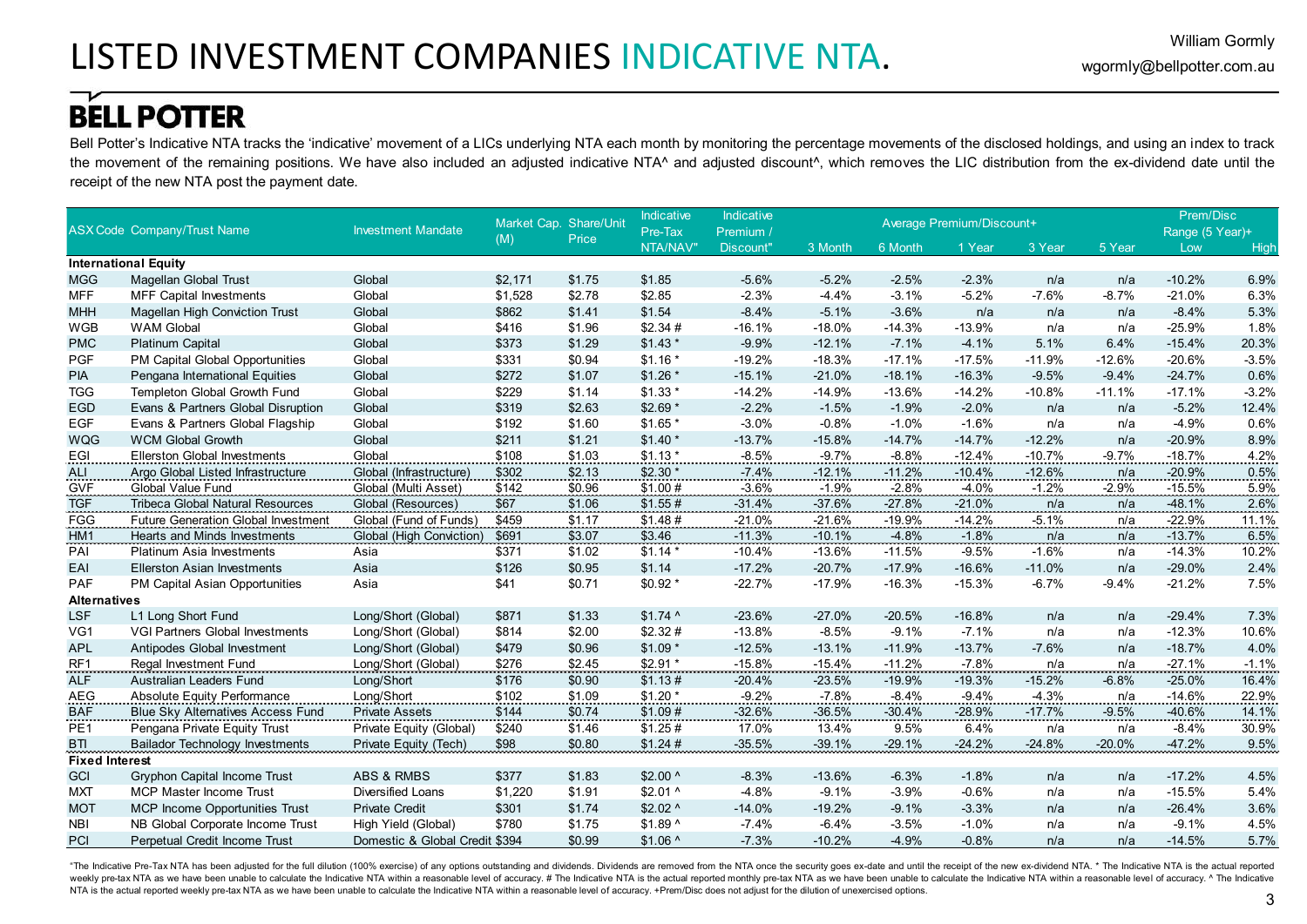We have enclosed a reference page for dividends. We have used historical dividend data for the dividend information, and manager guidance where appropriate. Please note that historical dividends are no guarantee of future dividends to be paid.

|                        | <b>ASX Code Company/Trust Name</b>      | <b>Investment Mandate</b> | Share/Unit | Market Cap. Dividend |         | Franking # | Franking       | <b>Gross</b>    | <b>Net</b> |        |          | <b>Gross Recent Declared Dividend/Distribution</b> |           |
|------------------------|-----------------------------------------|---------------------------|------------|----------------------|---------|------------|----------------|-----------------|------------|--------|----------|----------------------------------------------------|-----------|
|                        |                                         |                           | Price      | (M)                  | TTM*    |            | <b>Credits</b> | <b>Dividend</b> | Yield*     | Yield* | Amount   | Ex-Date                                            | Pay-Date  |
| <b>Domestic Equity</b> |                                         |                           |            |                      |         |            |                |                 |            |        |          |                                                    |           |
| <b>AFI</b>             | <b>Australian Foundation Investment</b> | Large                     | \$6.12     | \$7,407              | \$0.240 | 100.0%     | \$0.103        | \$0.343         | 3.9%       | 5.6%   | n/a      | n/a                                                | n/a       |
| <b>ARG</b>             | Argo Investments                        | Large                     | \$7.42     | \$5,344              | \$0.330 | 100.0%     | \$0.141        | \$0.471         | 4.4%       | 6.4%   | n/a      | n/a                                                | n/a       |
| AUI                    | <b>Australian United Investment</b>     | Large                     | \$8.36     | \$1,042              | \$0.360 | 100.0%     | \$0.154        | \$0.514         | 4.3%       | 6.2%   | n/a      | n/a                                                | n/a       |
| <b>MLT</b>             | <b>Milton Corporation</b>               | Large/Medium              | \$4.19     | \$2,813              | \$0.194 | 100.0%     | \$0.083        | \$0.277         | 4.6%       | 6.6%   | n/a      | n/a                                                | n/a       |
| <b>BKI</b>             | <b>BKI</b> Investment                   | Large/Medium              | \$1.43     | \$1,052              | \$0.073 | 100.0%     | \$0.031        | \$0.105         | 5.1%       | 7.3%   | n/a      | n/a                                                | n/a       |
| <b>DUI</b>             | Diversified United Investment           | Large/Medium              | \$4.35     | \$922                | \$0.155 | 100.0%     | \$0.066        | \$0.221         | 3.6%       | 5.1%   | n/a      | n/a                                                | n/a       |
| <b>CIN</b>             | <b>Carlton Investments</b>              | Large/Medium              | \$23.50    | \$622                | \$1.250 | 100.0%     | \$0.536        | \$1.786         | 5.3%       | 7.6%   | n/a      | n/a                                                | n/a       |
| <b>WLE</b>             | <b>WAM Leaders</b>                      | Large/Medium              | \$1.07     | \$842                | \$0.063 | 100.0%     | \$0.027        | \$0.089         | 5.8%       | 8.3%   | n/a      | n/a                                                | n/a       |
| WHF                    | Whitefield                              | Large/Medium              | \$4.55     | \$420                | \$0.205 | 100.0%     | \$0.088        | \$0.293         | 4.5%       | 6.4%   | \$0.1025 | 27-May-20                                          | 12-Jun-20 |
| <b>PIC</b>             | Perpetual Equity Investment             | Large/Medium              | \$0.96     | \$332                | \$0.066 | 100.0%     | \$0.028        | \$0.094         | 6.9%       | 9.9%   | n/a      | n/a                                                | n/a       |
| <b>AMH</b>             | <b>AMCIL</b>                            | Large/Medium              | \$0.94     | \$262                | \$0.035 | 100.0%     | \$0.015        | \$0.050         | 3.7%       | 5.3%   | n/a      | n/a                                                | n/a       |
| CAM                    | <b>Clime Capital</b>                    | Large/Medium              | \$0.78     | \$89                 | \$0.049 | 100.0%     | \$0.021        | \$0.069         | 6.2%       | 8.9%   | \$0.0105 | 10-Jul-20                                          | 30-Jul-20 |
| <b>CLF</b>             | <b>Concentrated Leaders Fund</b>        | Large/Medium              | \$1.10     | \$65                 | \$0.058 | 100.0%     | \$0.025        | \$0.082         | 5.3%       | 7.5%   | n/a      | n/a                                                | n/a       |
| <b>FSI</b>             | <b>Flagship Investments</b>             | Large/Medium              | \$1.74     | \$44                 | \$0.085 | 100.0%     | \$0.036        | \$0.121         | 4.9%       | 7.0%   | n/a      | n/a                                                | n/a       |
| <b>WAM</b>             | <b>WAM Capital</b>                      | Medium/Small              | \$1.90     | \$1,375              | \$0.155 | 100.0%     | \$0.066        | \$0.221         | 8.2%       | 11.7%  | \$0.0775 | 20-Apr-20                                          | 28-Apr-20 |
| OPH                    | <b>Ophir High Conviction Fund</b>       | Medium/Small              | \$2.61     | \$522                | \$0.000 |            | \$0.000        | \$0.000         | 0.0%       | 0.0%   | n/a      | n/a                                                | n/a       |
| <b>MIR</b>             | Mirrabooka Investments                  | Medium/Small              | \$2.42     | \$391                | \$0.100 | 100.0%     | \$0.043        | \$0.143         | 4.1%       | 5.9%   | n/a      | n/a                                                | n/a       |
| QVE                    | QV Equities                             | Medium/Small              | \$0.82     | \$220                | \$0.044 | 100.0%     | \$0.019        | \$0.063         | 5.4%       | 7.7%   | n/a      | n/a                                                | n/a       |
| <b>WAX</b>             | <b>WAM Research</b>                     | Medium/Small              | \$1.37     | \$265                | \$0.098 | 100.0%     | \$0.042        | \$0.139         | 7.1%       | 10.2%  | n/a      | n/a                                                | n/a       |
| <b>CDM</b>             | <b>Cadence Capital</b>                  | Medium/Small              | \$0.62     | \$189                | \$0.040 | 100.0%     | \$0.017        | \$0.057         | 6.5%       | 9.3%   | \$0.0200 | 29-Apr-20                                          | 13-May-20 |
| <b>WIC</b>             | <b>Westoz Investment</b>                | Medium/Small              | \$0.89     | \$119                | \$0.060 | 100.0%     | \$0.026        | \$0.086         | 6.7%       | 9.6%   | n/a      | n/a                                                | n/a       |
| <b>TOP</b>             | <b>Thorney Opportunities</b>            | Medium/Small              | \$0.50     | \$100                | \$0.019 | 100.0%     | \$0.008        | \$0.027         | 3.7%       | 5.3%   | n/a      | n/a                                                | n/a       |
| <b>RYD</b>             | <b>Ryder Capital</b>                    | Medium/Small              | \$1.36     | \$80                 | \$0.050 | 100.0%     | \$0.021        | \$0.071         | 3.7%       | 5.3%   | n/a      | n/a                                                | n/a       |
| <b>TEK</b>             | Thorney Technologies                    | Medium/Small              | \$0.25     | \$64                 | \$0.000 |            | \$0.000        | \$0.000         | 0.0%       | 0.0%   | n/a      | n/a                                                | n/a       |
| <b>WAA</b>             | <b>WAM Active</b>                       | Medium/Small              | \$0.97     | \$45                 | \$0.060 | 100.0%     | \$0.026        | \$0.085         | 6.2%       | 8.8%   | n/a      | n/a                                                | n/a       |
| <b>NAC</b>             | Naos Ex-50 Opportunities                | Medium/Small              | \$0.81     | \$38                 | \$0.053 | 100.0%     | \$0.023        | \$0.075         | 6.5%       | 9.3%   | \$0.0135 | 01-Jun-20                                          | 18-Jun-20 |
| <b>WMI</b>             | <b>WAM Microcap</b>                     | Small/Micro               | \$1.24     | \$175                | \$0.053 | 100.0%     | \$0.023        | \$0.075         | 4.3%       | 6.1%   | n/a      | n/a                                                | n/a       |
| <b>SEC</b>             | Spheria Emerging Companies              | Small/Micro               | \$1.41     | \$88                 | \$0.070 | 100.0%     | \$0.030        | \$0.100         | 5.0%       | 7.1%   | n/a      | n/a                                                | n/a       |
| <b>NSC</b>             | Naos Small Cap Opportunities            | Small/Micro               | \$0.48     | \$76                 | \$0.035 | 100.0%     | \$0.015        | \$0.050         | 7.4%       | 10.5%  | \$0.0100 | 01-Jun-20                                          | 18-Jun-20 |
| <b>NCC</b>             | Naos Emerging Opportunities             | Small/Micro               | \$0.87     | \$53                 | \$0.073 | 100.0%     | \$0.031        | \$0.104         | 8.4%       | 12.0%  | n/a      | n/a                                                | n/a       |
| <b>ACQ</b>             | <b>Acorn Capital Investment</b>         | Small/Micro               | \$0.93     | \$50                 | \$0.073 | 100.0%     | \$0.031        | \$0.104         | 7.8%       | 11.1%  | \$0.0375 | 04-May-20                                          | 25-May-20 |
| OZG                    | Ozgrowth                                | Small/Micro               | \$0.17     | \$58                 | \$0.006 | 100.0%     | \$0.002        | \$0.008         | 3.3%       | 4.8%   | n/a      | n/a                                                | n/a       |
| <b>DJW</b>             | Djerriwarrh Investments                 | Income                    | \$2.65     | \$594                | \$0.188 | 100.0%     | \$0.080        | \$0.268         | 7.1%       | 10.1%  | n/a      | n/a                                                | n/a       |
| PL8                    | Plato Income Maximiser                  | Income                    | \$1.01     | \$431                | \$0.057 | 100.0%     | \$0.024        | \$0.081         | 5.7%       | 8.1%   | \$0.0040 | 15-Jun-20                                          | 30-Jun-20 |
| <b>SNC</b>             | <b>Sandon Capital Investments</b>       | Activist                  | \$0.64     | \$69                 | \$0.070 | 100.0%     | \$0.030        | \$0.100         | 11.0%      | 15.7%  | \$0.0350 | 05-May-20                                          | 28-May-20 |
| <b>FGX</b>             | <b>Future Generation Investment</b>     | Fund of Funds             | \$0.99     | \$393                | \$0.050 | 100.0%     | \$0.021        | \$0.071         | 5.1%       | 7.3%   | n/a      | n/a                                                | n/a       |

\*LTM Dividend is the total dividends paid over the last 12 months, excluding Special Dividends paid. # Franking assumes a tax rate of 30%, actual company take rate applied may differ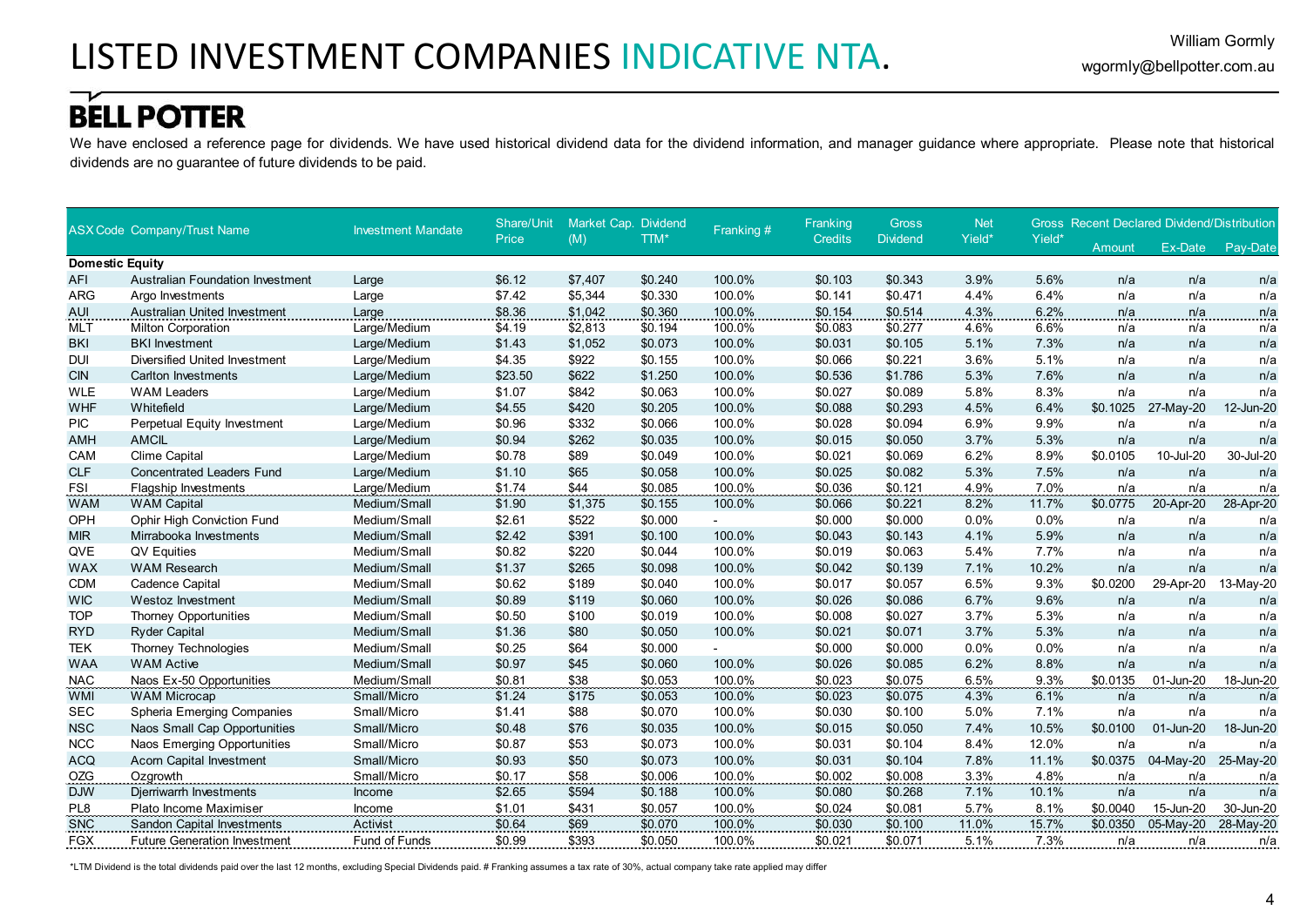We have enclosed a reference page for dividends. We have used historical dividend data for the dividend information, and manager guidance where appropriate. Please note that historical dividends are no guarantee of future dividends to be paid.

|                       | <b>ASX Code Company/Trust Name</b>         | <b>Investment Mandate</b>       | Share/Unit | Market Cap. Dividend |         | Franking #     | Franking       | <b>Gross</b>    | <b>Net</b> |        |            | <b>Gross Recent Declared Dividend/Distribution</b> |           |
|-----------------------|--------------------------------------------|---------------------------------|------------|----------------------|---------|----------------|----------------|-----------------|------------|--------|------------|----------------------------------------------------|-----------|
|                       |                                            |                                 | Price      | (M)                  | TTM*    |                | <b>Credits</b> | <b>Dividend</b> | Yield*     | Yield* | Amount     | Ex-Date                                            | Pay-Date  |
|                       | <b>International Equity</b>                |                                 |            |                      |         |                |                |                 |            |        |            |                                                    |           |
| <b>MGG</b>            | Magellan Global Trust                      | Global                          | \$1.75     | \$2,171              | \$0.063 | 0.0%           | \$0.000        | \$0.063         | 3.6%       | 3.6%   | n/a        | n/a                                                | n/a       |
| <b>MFF</b>            | <b>MFF Capital Investments</b>             | Global                          | \$2.78     | \$1,528              | \$0.045 | 100.0%         | \$0.019        | \$0.064         | 1.6%       | 2.3%   | \$0.0250   | 24-Apr-20                                          | 15-May-20 |
| <b>MHH</b>            | <b>Magellan High Conviction Trust</b>      | Global                          | \$1.41     | \$862                | \$0.023 | 0.0%           | \$0.000        | \$0.023         | 1.6%       | 1.6%   | n/a        | n/a                                                | n/a       |
| <b>WGB</b>            | <b>WAM Global</b>                          | Global                          | \$1.96     | \$416                | \$0.050 | 100.0%         | \$0.021        | \$0.071         | 2.6%       | 3.6%   | n/a        | n/a                                                | n/a       |
| <b>PMC</b>            | <b>Platinum Capital</b>                    | Global                          | \$1.29     | \$373                | \$0.070 | 100.0%         | \$0.030        | \$0.100         | 5.4%       | 7.8%   | n/a        | n/a                                                | n/a       |
| <b>PGF</b>            | PM Capital Global Opportunities            | Global                          | \$0.94     | \$331                | \$0.040 | 100.0%         | \$0.017        | \$0.057         | 4.3%       | 6.1%   | n/a        | n/a                                                | n/a       |
| PIA                   | Pengana International Equities             | Global                          | \$1.07     | \$272                | \$0.060 | 80.8%          | \$0.021        | \$0.081         | 5.6%       | 7.6%   | n/a        | n/a                                                | n/a       |
| <b>TGG</b>            | Templeton Global Growth Fund               | Global                          | \$1.14     | \$229                | \$0.070 | 100.0%         | \$0.030        | \$0.100         | 6.1%       | 8.8%   | n/a        | n/a                                                | n/a       |
| <b>EGD</b>            | Evans & Partners Global Disruption         | Global                          | \$2.63     | \$319                | \$0.000 |                | \$0.000        | \$0.000         | 0.0%       | 0.0%   | n/a        | n/a                                                | n/a       |
| <b>EGF</b>            | Evans & Partners Global Flagship           | Global                          | \$1.60     | \$192                | \$0.119 | 0.0%           | \$0.000        | \$0.119         | 7.4%       | 7.4%   | n/a        | n/a                                                | n/a       |
| <b>WQG</b>            | <b>WCM Global Growth</b>                   | Global                          | \$1.21     | \$211                | \$0.040 | 0.0%           | \$0.000        | \$0.040         | 3.3%       | 3.3%   | n/a        | n/a                                                | n/a       |
| EGI                   | <b>Ellerston Global Investments</b>        | Global                          | \$1.03     | \$108                | \$0.030 | 100.0%         | \$0.013        | \$0.043         | 2.9%       | 4.2%   | n/a        | n/a                                                | n/a       |
| ALI.                  | Argo Global Listed Infrastructure          | Global (Infrastructure)         | \$2.13     | \$302                | \$0.070 | 100.0%         | \$0.030        | \$0.100         | 3.3%       | 4.7%   | n/a        | n/a                                                | n/a       |
| <b>GVF</b>            | Global Value Fund                          | Global (Multi Asset)            | \$0.96     | \$142                | \$0.058 | 100.0%         | \$0.025        | \$0.083         | 6.0%       | 8.6%   | n/a        | n/a                                                | n/a       |
| <b>TGF</b>            | Tribeca Global Natural Resources           | Global (Resources)              | \$1.06     | \$67                 | \$0.000 |                | \$0.000        | \$0.000         | 0.0%       | 0.0%   | n/a        | n/a                                                | n/a       |
| FGG                   | <b>Future Generation Global Investment</b> | Global (Fund of Funds)          | \$1.17     | \$459                | \$0.015 | 100.0%         | \$0.006        | \$0.021         | 1.3%       | 1.8%   | n/a        | n/a                                                | n/a       |
| HM1                   | Hearts and Minds Investments               | Global (High Conviction)        | \$3.07     | \$691                | \$0.000 |                | \$0.000        | \$0.000         | 0.0%       | 0.0%   | n/a        | n/a                                                | n/a       |
| PAI                   | Platinum Asia Investments                  | Asia                            | \$1.02     | \$371                | \$0.040 | 100.0%         | \$0.017        | \$0.057         | 3.9%       | 5.6%   | n/a        | n/a                                                | n/a       |
| EAI                   | <b>Ellerston Asian Investments</b>         | Asia                            | \$0.95     | \$126                | \$0.030 | 100.0%         | \$0.013        | \$0.043         | 3.2%       | 4.5%   | n/a        | n/a                                                | n/a       |
| <b>PAF</b>            | PM Capital Asian Opportunities             | Asia                            | \$0.71     | \$41                 | \$0.030 | 100.0%         | \$0.013        | \$0.043         | 4.2%       | 6.0%   | n/a        | n/a                                                | n/a       |
| <b>Alternatives</b>   |                                            |                                 |            |                      |         |                |                |                 |            |        |            |                                                    |           |
| <b>LSF</b>            | L1 Long Short Fund                         | Long/Short (Global)             | \$1.33     | \$871                | \$0.000 | $\sim$         | \$0.000        | \$0.000         | 0.0%       | 0.0%   | n/a        | n/a                                                | n/a       |
| VG1                   | <b>VGI Partners Global Investments</b>     | Long/Short (Global)             | \$2.00     | \$814                | \$0.010 | 100.0%         | \$0.004        | \$0.014         | 0.5%       | 0.7%   | n/a        | n/a                                                | n/a       |
| <b>APL</b>            | Antipodes Global Investment                | Long/Short (Global)             | \$0.96     | \$479                | \$0.045 | 50.0%          | \$0.010        | \$0.055         | 4.7%       | 5.7%   | n/a        | n/a                                                | n/a       |
| RF <sub>1</sub>       | Regal Investment Fund<br>                  | Long/Short (Global)             | \$2.45     | \$276                | \$0.045 | $0.0\%$        | \$0.000        | \$0.045         | 1.8%       | 1.8%   | <u>n/a</u> | n/a                                                | n/a       |
| <b>ALF</b>            | Australian Leaders Fund                    | Long/Short                      | \$0.90     | \$176                | \$0.050 | 25.0%          | \$0.005        | \$0.055         | 5.6%       | 6.2%   | n/a        | n/a                                                | n/a       |
| AEG                   | Absolute Equity Performance                | Long/Short                      | \$1.09     | \$102                | \$0.050 | 100.0%         | \$0.021        | \$0.071         | 4.6%       | 6.6%   | n/a        | n/a                                                | n/a       |
| BAF                   | <b>Blue Sky Alternatives Access Fund</b>   | <b>Private Assets</b>           | \$0.74     | \$144                | \$0.050 | 72.0%          | \$0.015        | \$0.065         | 6.8%       | 8.9%   | n/a        | n/a                                                | n/a       |
| PE <sub>1</sub>       | Pengana Private Equity Trust               | Private Equity (Global)         | \$1.46     | \$240                | \$0.048 | 0.0%           | \$0.000        | \$0.048         | 3.3%       | 3.3%   | \$0.0125   | 18-Jun-20                                          | 30-Jun-20 |
| <b>BTI</b>            | <b>Bailador Technology Investments</b>     | Private Equity (Tech)           | \$0.80     | \$98                 | \$0.000 | $\overline{a}$ | \$0.000        | \$0.000         | 0.0%       | 0.0%   | n/a        | n/a                                                | n/a       |
| <b>Fixed Interest</b> |                                            |                                 |            |                      |         |                |                |                 |            |        |            |                                                    |           |
| GCI                   | <b>Gryphon Capital Income Trust</b>        | <b>ABS &amp; RMBS</b>           | \$1.83     | \$377                | \$0.088 | 0.0%           | \$0.000        | \$0.088         | 4.8%       | 4.8%   | \$0.0065   | 28-May-20                                          | 09-Jun-20 |
| <b>MXT</b>            | <b>MCP Master Income Trust</b>             | <b>Diversified Loans</b>        | \$1.91     | \$1,220              | \$0.102 | 0.0%           | \$0.000        | \$0.102         | 5.4%       | 5.4%   | \$0.0079   | 29-May-20                                          | 09-Jun-20 |
| <b>MOT</b>            | MCP Income Opportunities Trust             | <b>Private Credit</b>           | \$1.74     | \$301                | \$0.146 | 0.8%           | \$0.001        | \$0.146         | 8.4%       | 8.4%   | \$0.0100   | 29-May-20                                          | 09-Jun-20 |
| <b>NBI</b>            | NB Global Corporate Income Trust           | High Yield (Global)             | \$1.75     | \$780                | \$0.124 | 0.0%           | \$0.000        | \$0.124         | 7.1%       | 7.1%   | \$0.0090   | 01-Jun-20                                          | 10-Jun-20 |
| PCI                   | Perpetual Credit Income Trust              | Domestic & Global Credit \$0.99 |            | \$394                | \$0.040 | 0.0%           | \$0.000        | \$0.040         | 4.1%       | 4.1%   | \$0.0031   | 28-May-20                                          | 05-Jun-20 |

\*LTM Dividend is the total dividends paid over the last 12 months, excluding Special Dividends paid. # Franking assumes a tax rate of 30%, actual company take rate applied may differ.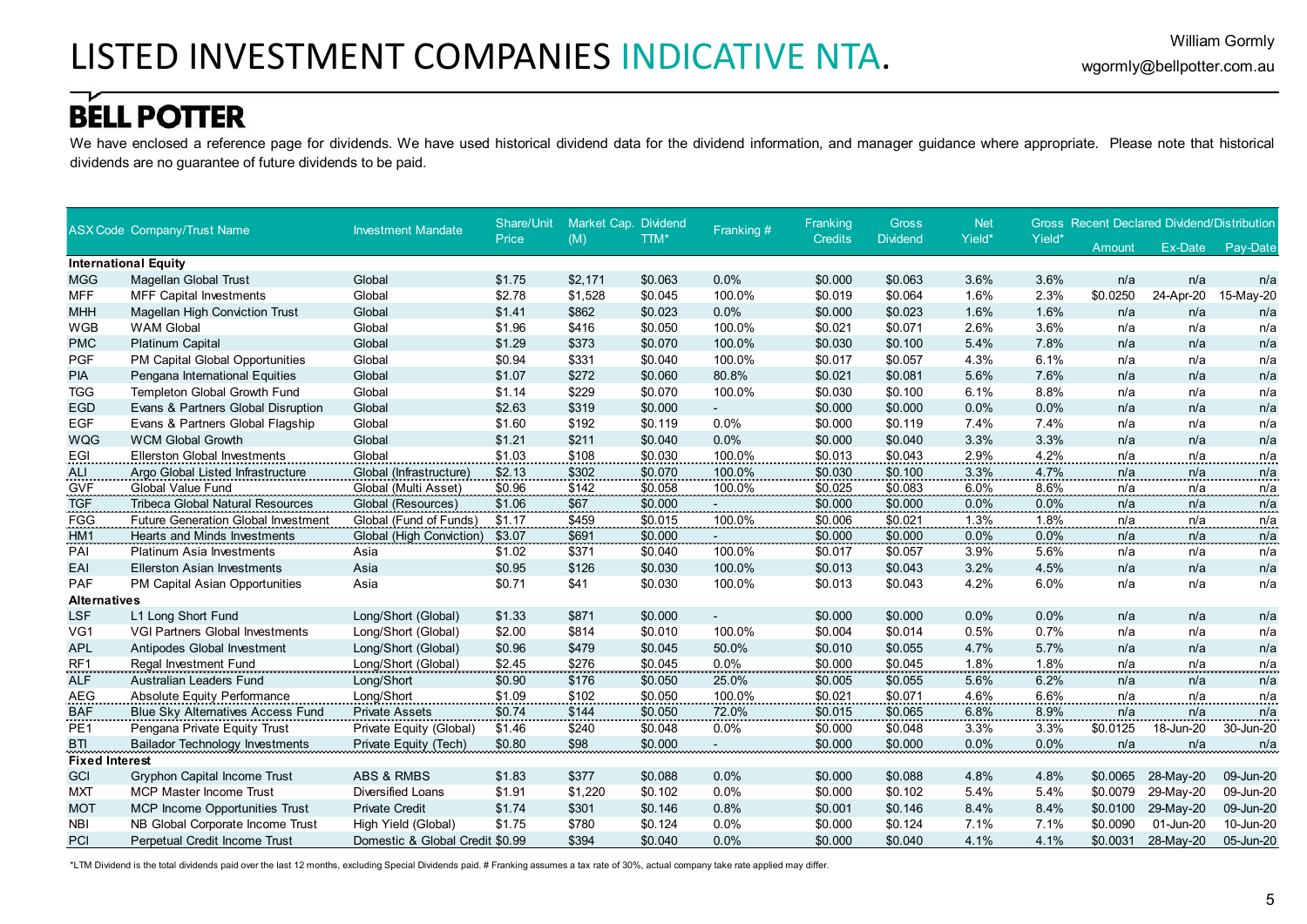Measurement of the LIC performance is calculated after all operating expenses, provision and payment of both income and realised capital gains tax and the reinvestment of dividends, and do not incorporate franking.

|                        | <b>ASX Code Company/Trust Name</b>      | <b>Investment Mandate</b> |          |          | Performance Data (pre-Tax NTA p.a.) |         |         |         |          |          | Performance Data (Share/Unit Price p.a.) |          |         |         |
|------------------------|-----------------------------------------|---------------------------|----------|----------|-------------------------------------|---------|---------|---------|----------|----------|------------------------------------------|----------|---------|---------|
|                        |                                         |                           | 3 Month  | 6 Month  | 1 Year                              | 3 Year  | 5 Year  | 10 Year | 3 Month  | 6 Month  | 1 Year                                   | 3 Year   | 5 Year  | 10 Year |
| <b>Domestic Equity</b> |                                         |                           |          |          |                                     |         |         |         |          |          |                                          |          |         |         |
| <b>AFI</b>             | <b>Australian Foundation Investment</b> | Large                     | $-9.1%$  | $-13.3%$ | $-4.6%$                             | 3.8%    | 3.0%    | 6.8%    | $-4.6%$  | $-10.4%$ | 3.5%                                     | 6.3%     | 4.0%    | 6.9%    |
| <b>ARG</b>             | Argo Investments                        | Large                     | $-11.7%$ | $-16.7%$ | $-10.3%$                            | 1.1%    | 2.0%    | 6.0%    | $-8.7%$  | $-11.3%$ | $-2.1%$                                  | 3.4%     | 2.7%    | 6.7%    |
| <b>AUI</b>             | <b>Australian United Investment</b>     | Large                     | $-13.3%$ | $-17.1%$ | $-9.6%$                             | 3.1%    | 3.0%    | 6.2%    | $-13.6%$ | $-18.0%$ | $-8.2%$                                  | 3.1%     | 3.6%    | 6.4%    |
| <b>MLT</b>             | Milton Corporation                      | Large/Medium              | $-11.3%$ | $-15.8%$ | $-10.2%$                            | 1.5%    | 2.2%    | 6.5%    | $-7.7%$  | $-13.8%$ | $-7.3%$                                  | 1.4%     | 2.2%    | 6.9%    |
| <b>BKI</b>             | <b>BKI</b> Investment                   | Large/Medium              | $-8.3%$  | $-13.3%$ | $-7.0%$                             | 1.3%    | 1.2%    | 5.6%    | $-5.0%$  | $-10.4%$ | $-0.2%$                                  | 1.8%     | 1.2%    | 7.3%    |
| <b>DUI</b>             | Diversified United Investment           | Large/Medium              | $-11.4%$ | $-13.7%$ | $-3.3%$                             | 6.3%    | 5.9%    | 8.0%    | $-10.7%$ | $-12.5%$ | $-1.3%$                                  | 8.5%     | 7.3%    | 8.3%    |
| <b>CIN</b>             | <b>Carlton Investments</b>              | Large/Medium              | $-15.2%$ | $-23.0%$ | $-18.3%$                            | $-4.3%$ | $-1.1%$ | 7.1%    | $-14.3%$ | $-22.6%$ | $-16.7%$                                 | $-4.8%$  | $-1.5%$ | 8.6%    |
| <b>WLE</b>             | <b>WAM Leaders</b>                      | Large/Medium              | $-0.3%$  | $-6.5%$  | 3.3%                                | 5.1%    | n/a     | n/a     | 0.3%     | $-9.8%$  | 3.8%                                     | 4.2%     | n/a     | n/a     |
| <b>WHF</b>             | Whitefield                              | Large/Medium              | $-11.3%$ | $-15.0%$ | $-7.1%$                             | 1.3%    | 1.8%    | 7.9%    | $-5.1%$  | $-7.3%$  | 5.3%                                     | 5.9%     | 4.7%    | 9.3%    |
| <b>PIC</b>             | Perpetual Equity Investment             | Large/Medium              | 4.9%     | $-3.0%$  | 2.8%                                | 4.5%    | 5.9%    | n/a     | $-0.5%$  | $-7.7%$  | $-1.3%$                                  | 2.4%     | 3.8%    | n/a     |
| <b>AMH</b>             | <b>AMCIL</b>                            | Large/Medium              | $-3.0%$  | $-6.7%$  | 5.9%                                | 6.4%    | 5.1%    | 8.4%    | $-3.3%$  | $-4.8%$  | 5.8%                                     | 5.6%     | 4.5%    | 9.2%    |
| CAM                    | <b>Clime Capital</b>                    | Large/Medium              | $-11.6%$ | $-18.6%$ | $-13.0%$                            | 2.8%    | 1.0%    | 2.5%    | $-13.9%$ | $-16.5%$ | $-7.9%$                                  | 2.9%     | 2.5%    | 5.8%    |
| <b>CLF</b>             | <b>Concentrated Leaders Fund</b>        | Large/Medium              | $-8.7%$  | $-13.0%$ | $-5.2%$                             | n/a     | n/a     | n/a     | $-5.4%$  | $-11.1%$ | $-10.0%$                                 | n/a      | n/a     | n/a     |
| <b>FSI</b>             | <b>Flagship Investments</b>             | Large/Medium              | $-1.1%$  | $-5.2%$  | 5.0%                                | 9.7%    | 7.3%    | 8.2%    | $-3.8%$  | $-2.7%$  | 7.1%                                     | 9.8%     | 8.9%    | 7.5%    |
| <b>WAM</b>             | <b>WAM Capital</b>                      | Medium/Small              | $-3.9%$  | $-8.8%$  | $-2.4%$                             | 3.3%    | 5.7%    | 8.2%    | $-4.4%$  | $-10.0%$ | $-0.6%$                                  | 1.5%     | 6.5%    | 12.8%   |
| OPH                    | <b>Ophir High Conviction Fund</b>       | Medium/Small              | 2.6%     | 1.8%     | 9.8%                                | n/a     | n/a     | n/a     | 3.3%     | $-0.8%$  | $-1.2%$                                  | n/a      | n/a     | n/a     |
| <b>MIR</b>             | Mirrabooka Investments                  | Medium/Small              | $-1.7%$  | $-7.4%$  | 2.8%                                | 6.5%    | 5.9%    | 9.7%    | $-1.7%$  | $-12.2%$ | $-1.7%$                                  | 0.1%     | 3.3%    | 9.4%    |
| QVE                    | QV Equities                             | Medium/Small              | $-8.7%$  | $-17.2%$ | $-14.1%$                            | $-3.9%$ | 0.8%    | n/a     | $-14.9%$ | $-21.3%$ | $-19.5%$                                 | $-10.8%$ | $-2.0%$ | n/a     |
| <b>WAX</b>             | <b>WAM Research</b>                     | Medium/Small              | $-4.1%$  | $-9.2%$  | $-5.9%$                             | 3.2%    | 5.7%    | 9.2%    | 1.8%     | $-0.7%$  | 9.6%                                     | 5.9%     | 9.8%    | 15.5%   |
| <b>CDM</b>             | <b>Cadence Capital</b>                  | Medium/Small              | 0.5%     | $-6.0%$  | $-10.3%$                            | $-5.7%$ | $-4.9%$ | 6.2%    | $-1.3%$  | $-16.7%$ | $-23.2%$                                 | $-15.9%$ | $-9.8%$ | 6.4%    |
| <b>WIC</b>             | <b>Westoz Investment</b>                | Medium/Small              | $-6.0%$  | $-12.2%$ | 0.2%                                | 3.9%    | 5.1%    | 2.0%    | $-6.3%$  | $-15.8%$ | $-8.2%$                                  | 3.9%     | 5.5%    | 6.4%    |
| <b>TOP</b>             | <b>Thorney Opportunities</b>            | Medium/Small              | $-14.2%$ | $-25.6%$ | $-25.3%$                            | $-4.4%$ | 5.2%    | n/a     | $-12.1%$ | $-24.5%$ | $-21.5%$                                 | $-8.5%$  | 3.8%    | 2.0%    |
| <b>RYD</b>             | <b>Ryder Capital</b>                    | Medium/Small              | 0.4%     | 2.4%     | 12.8%                               | 13.5%   | n/a     | n/a     | $-9.1%$  | $-15.2%$ | 4.0%                                     | 8.9%     | n/a     | n/a     |
| TEK                    | <b>Thorney Technologies</b>             | Medium/Small              | $-4.0%$  | $-13.7%$ | $-5.9%$                             | 9.0%    | n/a     | n/a     | 2.1%     | $-9.3%$  | 6.5%                                     | 5.3%     | n/a     | n/a     |
| <b>WAA</b>             | <b>WAM Active</b>                       | Medium/Small              | $-4.3%$  | $-7.9%$  | $-2.4%$                             | 2.4%    | 5.0%    | 5.2%    | $-6.4%$  | $-11.2%$ | $-2.4%$                                  | 0.5%     | 3.4%    | 6.9%    |
| <b>NAC</b>             | Naos Ex-50 Opportunities                | Medium/Small              | 2.9%     | $-9.0%$  | 10.1%                               | 3.9%    | 4.4%    | n/a     | $-9.7%$  | $-15.9%$ | $-3.1%$                                  | $-3.1%$  | 1.5%    | n/a     |
| <b>WMI</b>             | <b>WAM Microcap</b>                     | Small/Micro               | 1.0%     | $-7.6%$  | 3.6%                                | n/a     | n/a     | n/a     | $-5.3%$  | $-15.9%$ | 4.7%                                     | n/a      | n/a     | n/a     |
| <b>SEC</b>             | Spheria Emerging Companies              | Small/Micro               | $-5.0%$  | $-15.0%$ | $-12.7%$                            | n/a     | n/a     | n/a     | $-11.7%$ | $-22.7%$ | $-25.2%$                                 | n/a      | n/a     | n/a     |
| <b>NSC</b>             | Naos Small Cap Opportunities            | Small/Micro               | $-15.4%$ | $-24.0%$ | $-2.9%$                             | $-7.4%$ | $-5.7%$ | $-0.4%$ | $-10.2%$ | $-26.7%$ | $-5.9%$                                  | $-10.5%$ | $-7.9%$ | 2.6%    |
| <b>NCC</b>             | Naos Emerging Opportunities             | Small/Micro               | $-18.2%$ | $-14.4%$ | $-3.7%$                             | $-5.4%$ | 1.3%    | n/a     | $-16.2%$ | $-16.6%$ | $-9.3%$                                  | $-10.1%$ | 0.8%    | n/a     |
| <b>ACQ</b>             | <b>Acorn Capital Investment</b>         | Small/Micro               | $-3.3%$  | $-14.9%$ | $-1.9%$                             | 7.7%    | 7.9%    | n/a     | $-17.6%$ | $-23.8%$ | $-7.8%$                                  | 4.3%     | 7.3%    | n/a     |
| <b>OZG</b>             | Ozgrowth                                | Small/Micro               | 0.5%     | $-2.4%$  | 7.0%                                | 2.6%    | 4.9%    | 3.5%    | 3.2%     | $-1.2%$  | 6.9%                                     | 3.2%     | 4.1%    | 6.9%    |
| <b>DJW</b>             | Dierriwarrh Investments                 | Income                    | $-13.4%$ | $-19.1%$ | $-13.5%$                            | $-0.8%$ | 0.2%    | 4.2%    | $-17.7%$ | $-27.6%$ | $-15.7%$                                 | $-5.7%$  | $-5.8%$ | 1.2%    |
| PL <sub>8</sub>        | Plato Income Maximiser                  | Income                    | $-9.1%$  | $-13.9%$ | $-6.4%$                             | 3.0%    | n/a     | n/a     | $-8.0%$  | $-13.5%$ | $-1.5%$                                  | 2.9%     | n/a     | n/a     |
| <b>SNC</b>             | Sandon Capital Investments              | Activist                  | $-10.8%$ | $-14.6%$ | $-11.8%$                            | 0.6%    | 2.4%    | n/a     | $-14.7%$ | $-20.8%$ | $-16.0%$                                 | $-5.0%$  | $-0.4%$ | n/a     |
| <b>FGX</b>             | <b>Future Generation Investment</b>     | Fund of Funds             | $-5.8%$  | $-9.2%$  | $-2.1%$                             | 3.7%    | 3.7%    | n/a     | $-7.7%$  | $-16.9%$ | $-14.1%$                                 | 0.4%     | 0.4%    | n/a     |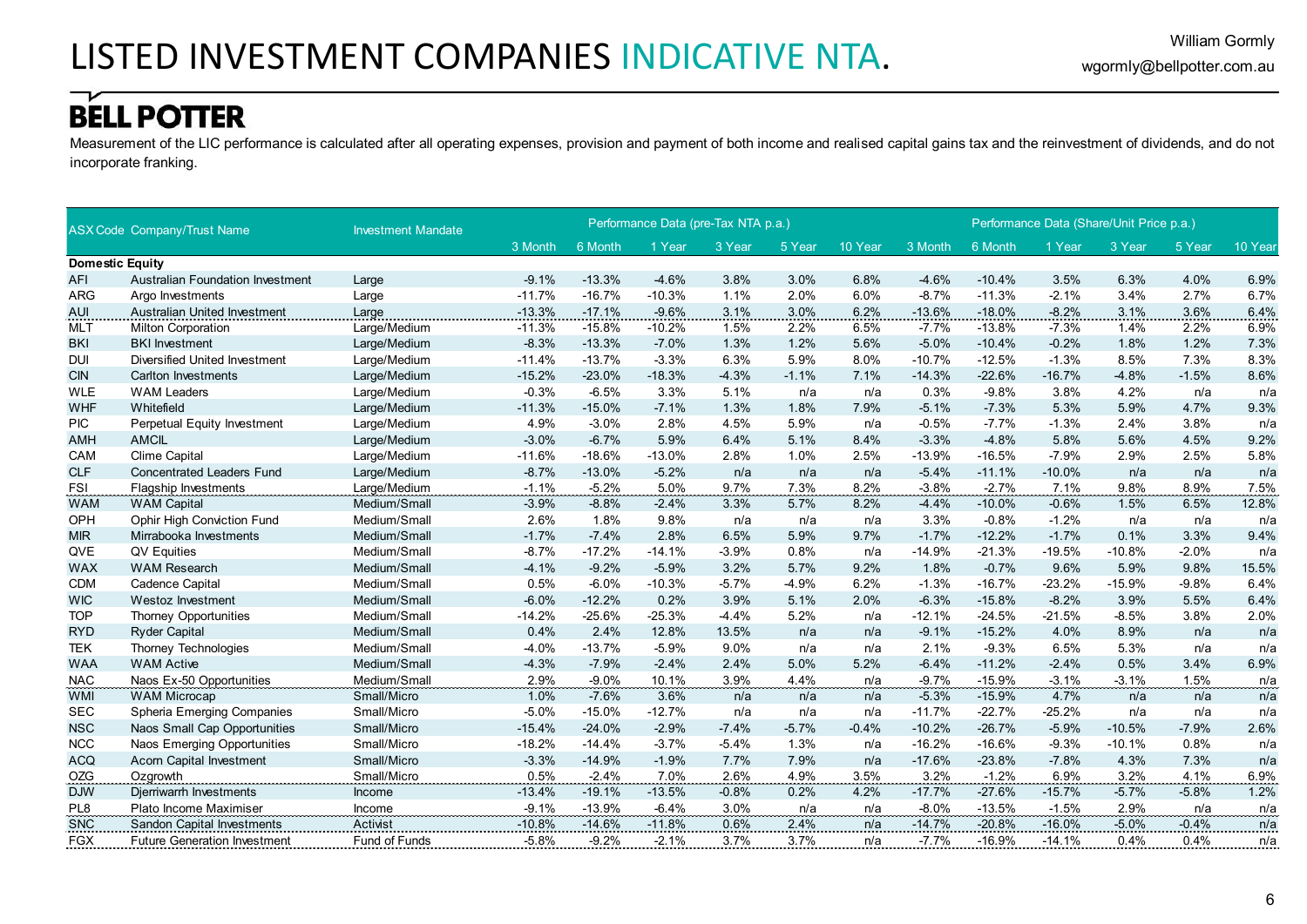Measurement of the LIC performance is calculated after all operating expenses, provision and payment of both income and realised capital gains tax and the reinvestment of dividends, and do not incorporate franking.

|                       | <b>ASX Code Company/Trust Name</b>         | <b>Investment Mandate</b> |          |          | Performance Data (pre-Tax NTA p.a.) |                  |              |            |          |          | Performance Data (Share/Unit Price p.a.) |          |         |         |
|-----------------------|--------------------------------------------|---------------------------|----------|----------|-------------------------------------|------------------|--------------|------------|----------|----------|------------------------------------------|----------|---------|---------|
|                       |                                            |                           | 3 Month  | 6 Month  | 1 Year                              | 3 Year           | 5 Year       | 10 Year    | 3 Month  | 6 Month  | 1 Year                                   | 3 Year   | 5 Year  | 10 Year |
|                       | <b>International Equity</b>                |                           |          |          |                                     |                  |              |            |          |          |                                          |          |         |         |
| <b>MGG</b>            | <b>Magellan Global Trust</b>               | Global                    | $-2.4%$  | $-2.2%$  | 11.3%                               | n/a              | n/a          | n/a        | 0.8%     | $-5.0%$  | 7.0%                                     | n/a      | n/a     | n/a     |
| <b>MFF</b>            | <b>MFF Capital Investments</b>             | Global                    | $-12.7%$ | $-10.1%$ | 9.3%                                | 13.1%            | 11.5%        | 16.8%      | $-4.9%$  | $-8.5%$  | 10.6%                                    | 19.6%    | 13.6%   | 18.9%   |
| <b>MHH</b>            | <b>Magellan High Conviction Trust</b>      | Global                    | $-4.1%$  | $-4.1%$  | n/a                                 | n/a              | n/a          | n/a        | 0.3%     | $-11.1%$ | n/a                                      | n/a      | n/a     | n/a     |
| <b>WGB</b>            | <b>WAM Global</b>                          | Global                    | $-1.3%$  | $-3.9%$  | 4.8%                                | n/a              | n/a          | n/a        | 2.1%     | $-6.2%$  | 4.1%                                     | n/a      | n/a     | n/a     |
| <b>PMC</b>            | <b>Platinum Capital</b>                    | Global                    | $-7.7%$  | $-10.7%$ | $-3.1%$                             | 0.2%             | 1.0%         | 5.6%       | $-3.9%$  | $-19.0%$ | $-19.6%$                                 | $-3.0%$  | $-3.0%$ | 3.1%    |
| <b>PGF</b>            | PM Capital Global Opportunities            | Global                    | $-13.2%$ | $-24.4%$ | $-6.8%$                             | 0.0%             | $-0.4%$      | n/a        | $-14.0%$ | $-24.6%$ | $-16.3%$                                 | $-2.4%$  | $-0.2%$ | n/a     |
| <b>PIA</b>            | Pengana International Equities             | Global                    | 2.3%     | 1.7%     | 14.9%                               | 7.3%             | 3.6%         | 8.4%       | 4.2%     | $-3.0%$  | 6.5%                                     | 5.9%     | 3.6%    | 8.5%    |
| <b>TGG</b>            | Templeton Global Growth Fund               | Global                    | $-4.4%$  | $-9.5%$  | 3.6%                                | 0.9%             | 1.1%         | 7.2%       | $-4.7%$  | $-9.9%$  | $-0.8%$                                  | $-0.4%$  | $-0.1%$ | 8.3%    |
| <b>EGD</b>            | Evans & Partners Global Disruption         | Global                    | 2.4%     | 9.4%     | 24.8%                               | n/a              | n/a          | n/a        | 8.0%     | 12.7%    | 26.0%                                    | n/a      | n/a     | n/a     |
| <b>EGF</b>            | Evans & Partners Global Flagship           | Global                    | $-6.9%$  | $-8.9%$  | 5.3%                                | n/a              | n/a          | n/a        | $-5.3%$  | $-6.8%$  | 4.7%                                     | n/a      | n/a     | n/a     |
| <b>WQG</b>            | <b>WCM Global Growth</b>                   | Global                    | 8.2%     | 10.8%    | 9.3%                                | n/a              | n/a          | n/a        | 13.2%    | 13.7%    | 19.0%                                    | n/a      | n/a     | n/a     |
| EGI                   | <b>Ellerston Global Investments</b>        | Global                    | 1.7%     | $-2.8%$  | 11.3%                               | 4.0%             | 3.7%         | n/a        | 2.7%     | $-4.7%$  | 17.9%                                    | 4.9%     | 0.4%    | n/a     |
| ALI                   | Argo Global Listed Infrastructure          | Global (Infrastructure)   | $-6.3%$  | $-5.5%$  | $-0.2%$                             | 6.2%             | $\ldots$ n/a | n/a        | 2.7%     | $-1.7%$  | 5.9%                                     | 9.2%     | n/a     | n/a     |
| GVF                   | <b>Global Value Fund</b>                   | Global (Multi Asset)      | $-6.2%$  | $-6.6%$  | 0.0%                                | 2.1%             | 2.0%         | n/a        | $-4.2%$  | $-12.3%$ | $-1.0%$                                  | $-0.5%$  | 3.0%    | n/a     |
| <b>TGF</b>            | <b>Tribeca Global Natural Resources</b>    | Global (Resources)        | $-5.8%$  | $-21.0%$ | $-21.9%$                            | n/a              | n/a          | n/a        | $-9.3%$  | $-33.5%$ | $-43.6%$                                 | n/a      | n/a     | n/a     |
| <b>FGG</b>            | <b>Future Generation Global Investment</b> | Global (Fund of Funds)    | $-2.4%$  | 0.5%     | 9.7%                                | 8.7%             | n/a          | n/a        | 0.4%     | $-7.1%$  | $-11.3%$                                 | 3.8%     | n/a     | n/a     |
| HM1                   | Hearts and Minds Investments               | Global (High Conviction)  | 4.4%     | 6.1%     | 19.6%                               | n/a              | n/a          | n/a        | 1.0%     | $-9.7%$  | 4.8%                                     | n/a      | n/a     | n/a     |
| PAI                   | <b>Platinum Asia Investments</b>           | Asia                      | $-0.1%$  | 0.0%     | 8.2%                                | 4.9%             | n/a          | n/a        | 0.5%     | $-6.2%$  | -7.7%                                    | 3.9%     | n/a     | n/a     |
| EAI                   | <b>Ellerston Asian Investments</b>         | Asia                      | $-6.3%$  | $-2.3%$  | 8.0%                                | 3.0%             | n/a          | n/a        | $-2.0%$  | $-4.8%$  | 3.8%                                     | 2.7%     | n/a     | n/a     |
| PAF                   | PM Capital Asian Opportunities             | Asia                      | $-6.2%$  | $-9.4%$  | $-9.5%$                             | $-5.4%$          | $-2.2%$      | n/a        | $-8.7%$  | $-20.2%$ | $-18.7%$                                 | $-7.6%$  | $-2.4%$ | n/a     |
| <b>Alternatives</b>   |                                            |                           |          |          |                                     |                  |              |            |          |          |                                          |          |         |         |
| <b>LSF</b>            | L1 Long Short Fund                         | Long/Short (Global)       | 5.3%     | $-7.6%$  | 3.2%                                | n/a              | n/a          | n/a        | 0.8%     | $-18.9%$ | $-9.8%$                                  | n/a      | n/a     | n/a     |
| VG1                   | <b>VGI Partners Global Investments</b>     | Long/Short (Global)       | $-5.3%$  | $-5.7%$  | $-2.5%$                             | n/a              | n/a          | n/a        | $-0.5%$  | $-4.4%$  | $-7.2%$                                  | n/a      | n/a     | n/a     |
| <b>APL</b>            | Antipodes Global Investment                | Long/Short (Global)       | 2.9%     | $-6.0%$  | $-0.1%$                             | $-3.5%$          | n/a          | n/a        | 3.2%     | $-3.0%$  | $-1.0%$                                  | $-6.8%$  | n/a     | n/a     |
| <u>RF1</u>            | Regal Investment Fund<br>                  | Long/Short (Global)       | $-5.6%$  | $-5.9%$  | n/a                                 | <sup>n/a</sup> . | <u>n/a</u>   | <u>n/a</u> | $-6.2%$  | $-10.9%$ | <u>n/a</u>                               |          | n/a     | n/a     |
| <b>ALF</b>            | Australian Leaders Fund                    | Long/Short                | $-1.3%$  | $-1.3%$  | 3.5%                                | $-1.3%$          | 1.8%         | 5.7%       | $-7.2%$  | $-10.4%$ | 1.4%                                     | $-8.2%$  | $-2.3%$ | 5.8%    |
| <b>AEG</b>            | Absolute Equity Performance                | Long/Short                | $-2.9%$  | 7.2%     | 29.7%                               | 8.2%             | n/a          | n/a        | $-0.6%$  | 12.2%    | 32.7%                                    | 7.6%     | n/a     | n/a     |
| <b>BAF</b>            | <b>Blue Sky Alternatives Access Fund</b>   | <b>Private Assets</b>     | $-2.0%$  | $-2.5%$  | 2.4%                                | 4.7%             | 6.8%         | n/a        | $-11.5%$ | $-18.9%$ | 5.3%                                     | $-10.1%$ | $-1.0%$ | n/a     |
| PE <sub>1</sub>       | Pengana Private Equity Trust               | Private Equity (Global)   | $-10.4%$ | $-6.6%$  | $-2.2%$                             | n/a              | n/a          | n/a        | 28.1%    | 14.0%    | 35.4%                                    | n/a      | n/a     | n/a     |
| <b>BTI</b>            | <b>Bailador Technology Investments</b>     | Private Equity (Tech)     | $-1.2%$  | 9.1%     | 6.3%                                | 4.1%             | 3.0%         | n/a        | $-12.6%$ | $-17.7%$ | $-15.2%$                                 | $-0.4%$  | $-0.6%$ | n/a     |
| <b>Fixed Interest</b> |                                            |                           |          |          |                                     |                  |              |            |          |          |                                          |          |         |         |
| GCI                   | <b>Gryphon Capital Income Trust</b>        | <b>ABS &amp; RMBS</b>     | 0.2%     | 1.3%     | 5.2%                                | n/a              | n/a          | n/a        | $-7.5%$  | $-8.3%$  | $-6.0%$                                  | n/a      | n/a     | n/a     |
| <b>MXT</b>            | <b>MCP Master Income Trust</b>             | <b>Diversified Loans</b>  | 1.3%     | 2.9%     | 5.4%                                | n/a              | n/a          | n/a        | $-4.9%$  | $-5.2%$  | $-2.4%$                                  | n/a      | n/a     | n/a     |
| <b>MOT</b>            | MCP Income Opportunities Trust             | <b>Private Credit</b>     | 1.8%     | 3.8%     | 7.7%                                | n/a              | n/a          | n/a        | $-5.2%$  | $-9.3%$  | $-4.9%$                                  | n/a      | n/a     | n/a     |
| <b>NBI</b>            | NB Global Corporate Income Trust           | High Yield (Global)       | $-8.9%$  | $-7.3%$  | $-3.1%$                             | n/a              | n/a          | n/a        | $-13.2%$ | $-14.6%$ | $-10.4%$                                 | n/a      | n/a     | n/a     |
| PCI                   | Perpetual Credit Income Trust              | Domestic & Global Credit  | $-3.4%$  | $-2.4%$  | $-0.7%$                             | n/a              | n/a          | n/a        | $-7.2%$  | $-12.2%$ | $-10.2%$                                 | n/a      | n/a     | n/a     |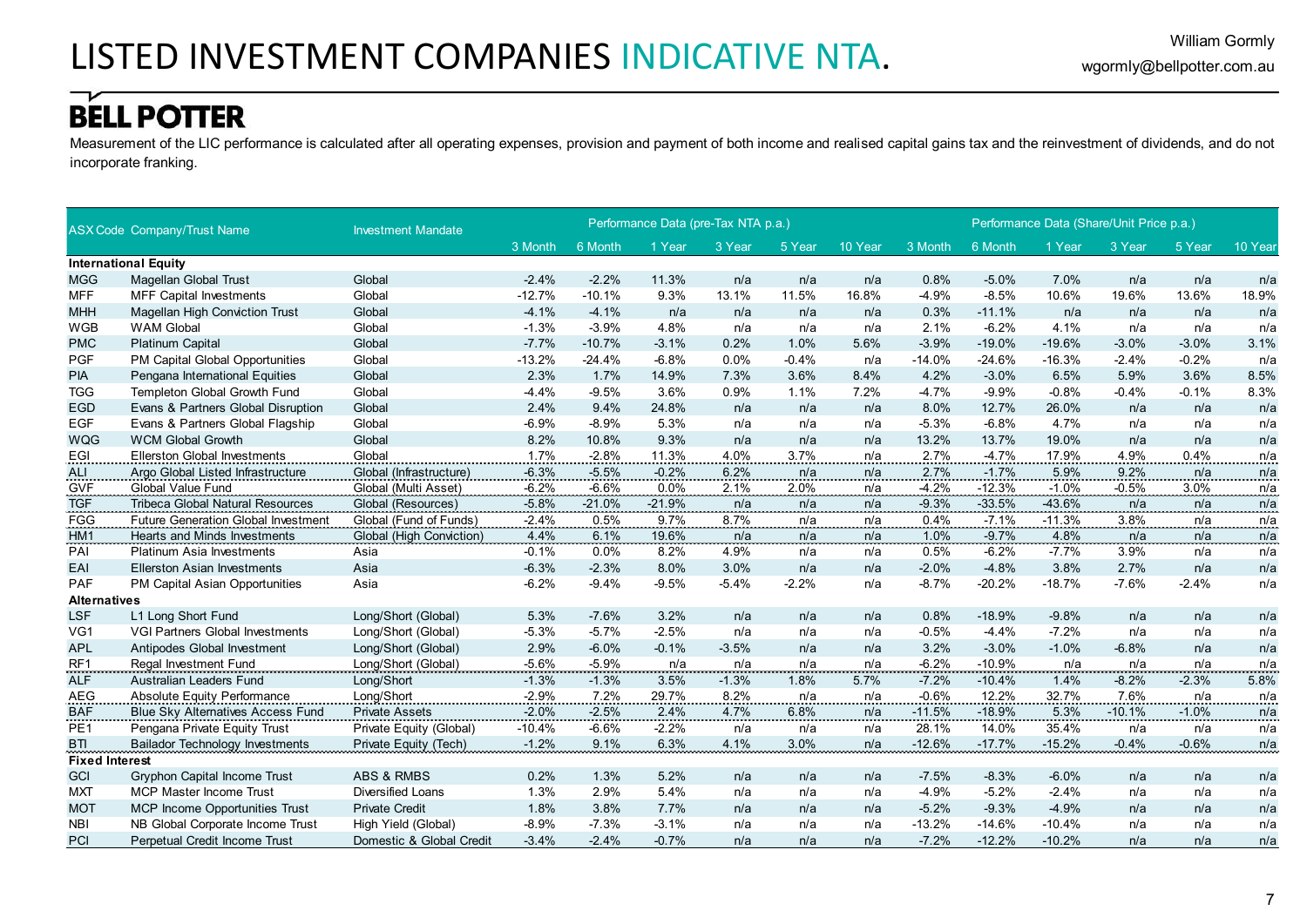The effective impact on the share price if the premium or discount were to normalise to the historical averages. The Bell Potter's Indicative NTA is not without error, and to be used as a guide only. As such we have included the average error (average monthly NTA less indicative NTA), average absolute error (average monthly NTA less indicative NTA on an absolute basis), and the range of minimum and maximum errors.

|                        |                                         |                           | <b>Share/Unit Price Impact if Premium/Discount</b> |             |          |          | <b>Share/Unit Price Impact if Premium/Discount</b> |                           |         |         |                  | Average      | <b>Error Range</b> |      |
|------------------------|-----------------------------------------|---------------------------|----------------------------------------------------|-------------|----------|----------|----------------------------------------------------|---------------------------|---------|---------|------------------|--------------|--------------------|------|
|                        | <b>ASX Code Company/Trust Name</b>      | <b>Investment Mandate</b> |                                                    | normalises* |          |          |                                                    | normalises is annualised+ |         |         | Average<br>Error | Absolute     |                    |      |
|                        |                                         |                           | 6 Month                                            | 1 Year      | 3 Year   | 5 Year   | 6 Month                                            | 1 Year                    | 3 Year  | 5 Year  |                  | <b>Error</b> | Min                | Max  |
| <b>Domestic Equity</b> |                                         |                           |                                                    |             |          |          |                                                    |                           |         |         |                  |              |                    |      |
| <b>AFI</b>             | <b>Australian Foundation Investment</b> | Large                     | 2.2%                                               | $-0.9%$     | $-1.3%$  | $-0.7%$  | 4.3%                                               | $-0.9%$                   | $-0.4%$ | $-0.1%$ | $-0.3%$          | 0.5%         | $-4.4%$            | 1.6% |
| <b>ARG</b>             | Argo Investments                        | Large                     | 2.6%                                               | $-0.3%$     | $-0.4%$  | 0.7%     | 5.3%                                               | $-0.3%$                   | $-0.1%$ | 0.1%    | $-0.2%$          | 0.6%         | $-2.4%$            | 2.7% |
| <b>AUI</b>             | Australian United Investment            | Large                     | 0.1%                                               | $-0.7%$     | $-0.8%$  | $-1.1%$  | 0.2%                                               | $-0.7%$                   | $-0.3%$ | $-0.2%$ | $-0.3%$          | 0.5%         | $-2.5%$            | 1.1% |
| <b>MLT</b>             | <b>Milton Corporation</b>               | Large/Medium              | 0.2%                                               | $-0.3%$     | 0.5%     | 1.6%     | 0.4%                                               | $-0.3%$                   | 0.2%    | 0.3%    | $-0.1%$          | 0.6%         | $-1.8%$            | 2.1% |
| <b>BKI</b>             | <b>BKI</b> Investment                   | Large/Medium              | 2.4%                                               | 1.8%        | 2.7%     | 4.2%     | 4.9%                                               | 1.8%                      | 0.9%    | 0.8%    | $-0.1%$          | 0.6%         | $-4.3%$            | 3.0% |
| <b>DUI</b>             | Diversified United Investment           | Large/Medium              | 1.7%                                               | 0.3%        | $-0.9%$  | $-1.4%$  | 3.5%                                               | 0.3%                      | $-0.3%$ | $-0.3%$ | $-0.2%$          | 0.6%         | $-3.3%$            | 2.3% |
| <b>CIN</b>             | Carlton Investments                     | Large/Medium              | 2.4%                                               | 3.0%        | 5.1%     | 5.7%     | 4.9%                                               | 3.0%                      | 1.7%    | 1.1%    | $-0.7%$          | 1.1%         | $-8.0%$            | 6.5% |
| <b>WLE</b>             | <b>WAM Leaders</b>                      | Large/Medium              | 3.4%                                               | 2.6%        | 4.3%     | n/a      | 6.9%                                               | 2.6%                      | 1.4%    | n/a     | n/a              | n/a          | n/a                | n/a  |
| <b>WHF</b>             | Whitefield                              | Large/Medium              | 2.6%                                               | $-0.6%$     | $-2.9%$  | $-3.8%$  | 5.2%                                               | $-0.6%$                   | $-1.0%$ | $-0.8%$ | $-0.1%$          | 0.8%         | $-3.0%$            | 2.4% |
| <b>PIC</b>             | Perpetual Equity Investment             | Large/Medium              | 1.9%                                               | 2.9%        | 7.2%     | 5.8%     | 3.8%                                               | 2.9%                      | 2.3%    | 1.1%    | n/a              | n/a          | n/a                | n/a  |
| <b>AMH</b>             | <b>AMCIL</b>                            | Large/Medium              | $-0.5%$                                            | $-1.4%$     | $-0.1%$  | 2.1%     | $-0.9%$                                            | $-1.4%$                   | 0.0%    | 0.4%    | 0.1%             | 1.0%         | $-3.5%$            | 3.4% |
| CAM                    | <b>Clime Capital</b>                    | Large/Medium              | 1.5%                                               | $-0.3%$     | $-2.3%$  | $-3.8%$  | 3.0%                                               | $-0.3%$                   | $-0.8%$ | $-0.8%$ | n/a              | n/a          | n/a                | n/a  |
| <b>CLF</b>             | <b>Concentrated Leaders Fund</b>        | Large/Medium              | 0.2%                                               | 0.8%        | n/a      | n/a      | 0.3%                                               | 0.8%                      | n/a     | n/a     | 0.7%             | 1.6%         | $-1.0%$            | 2.3% |
| <b>FSI</b>             | <b>Flagship Investments</b>             | Large/Medium              | 0.7%                                               | 1.3%        | 3.1%     | 2.0%     | 1.4%                                               | 1.3%                      | 1.0%    | 0.4%    | n/a              | n/a          | n/a                | n/a  |
| <b>WAM</b>             | <b>WAM Capital</b>                      | Medium/Small              | 3.2%                                               | 0.7%        | 3.6%     | 1.7%     | 6.6%                                               | 0.7%                      | 1.2%    | 0.3%    | n/a              | n/a          | n/a                | n/a  |
| OPH                    | <b>Ophir High Conviction Fund</b>       | Medium/Small              | $-0.6%$                                            | 1.0%        | n/a      | n/a      | $-1.2%$                                            | 1.0%                      | n/a     | n/a     | n/a              | n/a          | n/a                | n/a  |
| <b>MIR</b>             | Mirrabooka Investments                  | Medium/Small              | $-0.2%$                                            | 1.2%        | 6.2%     | 9.7%     | $-0.4%$                                            | 1.2%                      | 2.0%    | 1.9%    | 0.0%             | 1.0%         | $-2.3%$            | 4.8% |
| QVE                    | QV Equities                             | Medium/Small              | 1.2%                                               | 1.5%        | 8.8%     | 10.7%    | 2.4%                                               | 1.5%                      | 2.9%    | 2.1%    | n/a              | n/a          | n/a                | n/a  |
| <b>WAX</b>             | <b>WAM Research</b>                     | Medium/Small              | $-6.2%$                                            | $-11.5%$    | $-10.1%$ | $-13.3%$ | $-12.1%$                                           | $-11.5%$                  | $-3.5%$ | $-2.8%$ | n/a              | n/a          | n/a                | n/a  |
| <b>CDM</b>             | Cadence Capital                         | Medium/Small              | 2.6%                                               | 6.0%        | 19.3%    | 25.0%    | 5.2%                                               | 6.0%                      | 6.1%    | 4.6%    | n/a              | n/a          | n/a                | n/a  |
| <b>WIC</b>             | <b>Westoz Investment</b>                | Medium/Small              | 5.0%                                               | 5.8%        | 7.8%     | 6.7%     | 10.2%                                              | 5.8%                      | 2.5%    | 1.3%    | n/a              | n/a          | n/a                | n/a  |
| <b>TOP</b>             | <b>Thorney Opportunities</b>            | Medium/Small              | $-2.1%$                                            | $-1.9%$     | 2.8%     | 6.6%     | $-4.1%$                                            | $-1.9%$                   | 0.9%    | 1.3%    | n/a              | n/a          | n/a                | n/a  |
| <b>RYD</b>             | <b>Ryder Capital</b>                    | Medium/Small              | $-0.8%$                                            | 1.8%        | 1.1%     | n/a      | $-1.5%$                                            | 1.8%                      | 0.4%    | n/a     | n/a              | n/a          | n/a                | n/a  |
| <b>TEK</b>             | Thorney Technologies                    | Medium/Small              | $-6.3%$                                            | $-6.4%$     | 4.2%     | n/a      | $-12.3%$                                           | $-6.4%$                   | 1.4%    | n/a     | n/a              | n/a          | n/a                | n/a  |
| <b>WAA</b>             | <b>WAM Active</b>                       | Medium/Small              | $-3.3%$                                            | $-2.3%$     | 0.1%     | 0.8%     | $-6.4%$                                            | $-2.3%$                   | 0.0%    | 0.2%    | n/a              | n/a          | n/a                | n/a  |
| <b>NAC</b>             | Naos Ex-50 Opportunities                | Medium/Small              | 2.3%                                               | 2.9%        | 8.8%     | 10.4%    | 4.7%                                               | 2.9%                      | 2.8%    | 2.0%    | n/a              | n/a          | n/a                | n/a  |
| <b>WMI</b>             | <b>WAM Microcap</b>                     | Small/Micro               | 3.3%                                               | 2.3%        | 6.8%     | n/a      | 6.6%                                               | 2.3%                      | 2.2%    | n/a     | n/a              | n/a          | n/a                | n/a  |
| <b>SEC</b>             | Spheria Emerging Companies              | Small/Micro               | 1.2%                                               | 3.8%        | n/a      | n/a      | 2.3%                                               | 3.8%                      | n/a     | n/a     | n/a              | n/a          | n/a                | n/a  |
| <b>NSC</b>             | Naos Small Cap Opportunities            | Small/Micro               | 4.7%                                               | 5.8%        | 12.4%    | 14.7%    | 9.6%                                               | 5.8%                      | 4.0%    | 2.8%    | n/a              | n/a          | n/a                | n/a  |
| <b>NCC</b>             | Naos Emerging Opportunities             | Small/Micro               | $-6.8%$                                            | $-5.6%$     | 1.1%     | $-1.0%$  | $-13.2%$                                           | $-5.6%$                   | 0.4%    | $-0.2%$ | n/a              | n/a          | n/a                | n/a  |
| <b>ACQ</b>             | Acorn Capital Investment                | Small/Micro               | 4.1%                                               | 2.9%        | 4.5%     | 3.3%     | 8.4%                                               | 2.9%                      | 1.5%    | 0.7%    | n/a              | n/a          | n/a                | n/a  |
| <b>OZG</b>             | Ozgrowth                                | Small/Micro               | $-3.7%$                                            | $-4.0%$     | $-2.4%$  | $-2.0%$  | $-7.3%$                                            | $-4.0%$                   | $-0.8%$ | $-0.4%$ | n/a              | n/a          | n/a                | n/a  |
| <b>DJW</b>             | Djerriwarrh Investments                 | Income                    | 6.4%                                               | 8.2%        | 9.0%     | 16.8%    | 13.2%                                              | 8.2%                      | 2.9%    | 3.2%    | 0.1%             | 0.7%         | $-2.5%$            | 3.5% |
| PL8                    | Plato Income Maximiser                  | Income                    | 0.5%                                               | $-0.7%$     | $-4.7%$  | n/a      | 1.1%                                               | $-0.7%$                   | $-1.6%$ | n/a     | n/a              | n/a          | n/a                | n/a  |
| <b>SNC</b>             | <b>Sandon Capital Investments</b>       | Activist                  | 1.6%                                               | 4.1%        | 10.4%    | 10.3%    | 3.3%                                               | 4.1%                      | 3.4%    | 2.0%    | n/a              | n/a          | n/a                | n/a  |
| <b>FGX</b>             | <b>Future Generation Investment</b>     | Fund of Funds             | 0.4%                                               | 2.8%        | 9.0%     | 10.0%    | 0.8%                                               | 2.8%                      | 2.9%    | 1.9%    | n/a              | n/a          | n/a                | n/a  |

\* Refers to the current share price divided by the indicative pre-tax NTA as compared to the average 6m, 1y, 3y and 5y Discount/Premium share price to pre-tax NTA as at end of the previous month, over the relevant time per divided by the indicative pre-tax NTA as compared to the average 6m, 1y, 3y and 5y Discount/Premium share price to pre-tax NTA as at end of the previous month, over the relevant time period of 1, 3, 5 and 10 years.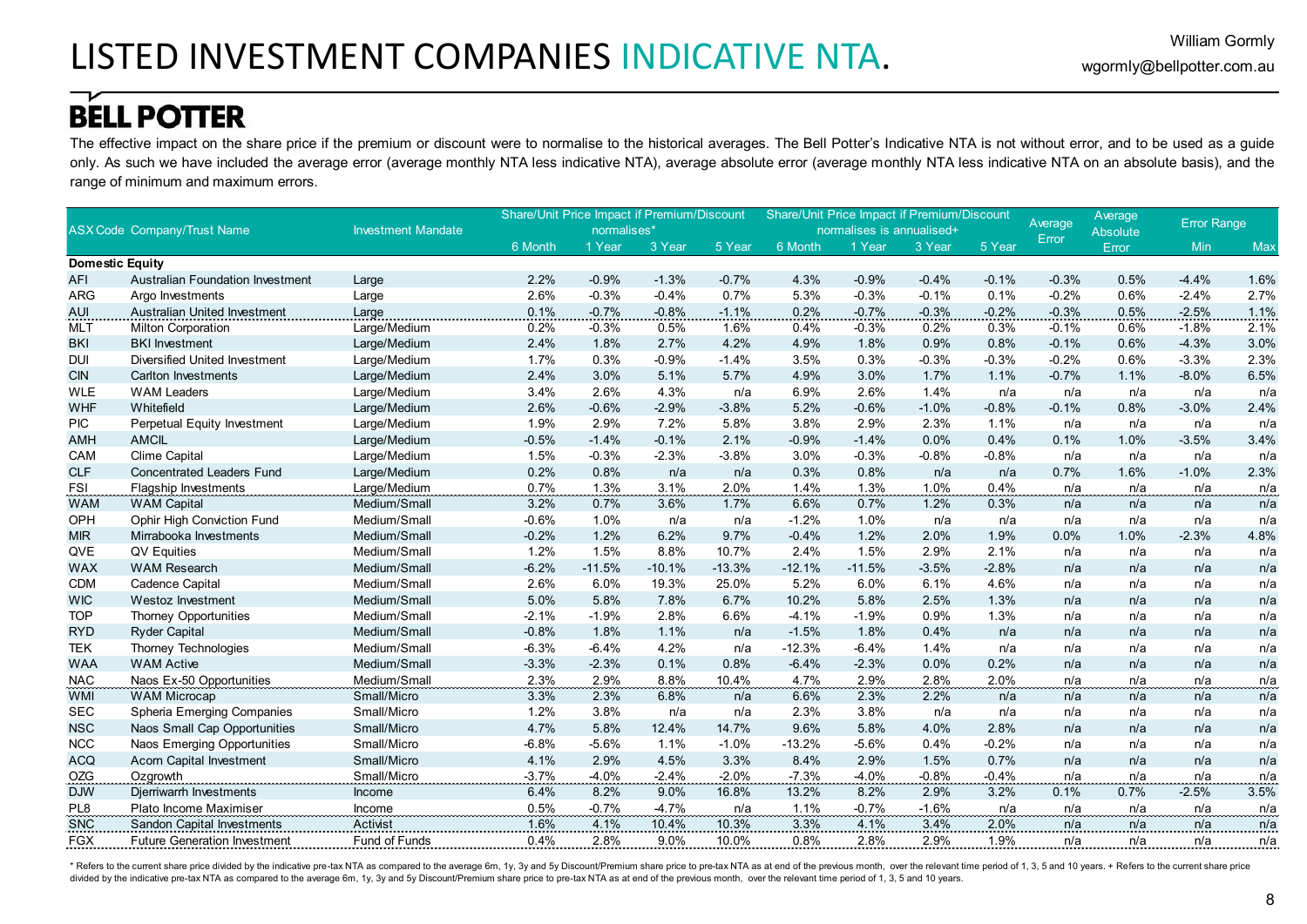The effective impact on the share price if the premium or discount were to normalise to the historical averages. The Bell Potter's Indicative NTA is not without error, and to be used as a guide only. As such we have included the average error (average monthly NTA less indicative NTA), average absolute error (average monthly NTA less indicative NTA on an absolute basis), and the range of minimum and maximum errors.

|                       |                                            |                           |         | <b>Share/Unit Price Impact if Premium/Discount</b> |          |         |          |                           | Share/Unit Price Impact if Premium/Discount |         |         | Average         | <b>Error Range</b> |            |
|-----------------------|--------------------------------------------|---------------------------|---------|----------------------------------------------------|----------|---------|----------|---------------------------|---------------------------------------------|---------|---------|-----------------|--------------------|------------|
|                       | <b>ASX Code Company/Trust Name</b>         | <b>Investment Mandate</b> |         | normalises*                                        |          |         |          | normalises is annualised+ |                                             |         | Average | <b>Absolute</b> |                    |            |
|                       |                                            |                           | 6 Month | 1 Year                                             | 3 Year   | 5 Year  | 6 Month  | 1 Year                    | 3 Year                                      | 5 Year  | Error   | Error           | Min                | Max        |
|                       | <b>International Equity</b>                |                           |         |                                                    |          |         |          |                           |                                             |         |         |                 |                    |            |
| <b>MGG</b>            | <b>Magellan Global Trust</b>               | Global                    | 3.1%    | 3.4%                                               | n/a      | n/a     | 6.3%     | 3.4%                      | n/a                                         | n/a     | n/a     | n/a             | n/a                | n/a        |
| <b>MFF</b>            | <b>MFF Capital Investments</b>             | Global                    | $-0.8%$ | $-3.0%$                                            | $-5.3%$  | $-6.4%$ | $-1.6%$  | $-3.0%$                   | $-1.8%$                                     | $-1.3%$ | n/a     | n/a             | n/a                | n/a        |
| <b>MHH</b>            | <b>Magellan High Conviction Trust</b>      | Global                    | 4.8%    | n/a                                                | n/a      | n/a     | 9.8%     | n/a                       | n/a                                         | n/a     | n/a     | n/a             | n/a                | n/a        |
| <b>WGB</b>            | <b>WAM Global</b>                          | Global                    | 1.8%    | 2.2%                                               | n/a      | n/a     | 3.7%     | 2.2%                      | n/a                                         | n/a     | n/a     | n/a             | n/a                | n/a        |
| <b>PMC</b>            | <b>Platinum Capital</b>                    | Global                    | 2.8%    | 5.8%                                               | 15.0%    | 16.3%   | 5.7%     | 5.8%                      | 4.8%                                        | 3.1%    | n/a     | n/a             | n/a                | n/a        |
| <b>PGF</b>            | PM Capital Global Opportunities            | Global                    | 2.2%    | 1.7%                                               | 7.3%     | 6.7%    | 4.4%     | 1.7%                      | 2.4%                                        | 1.3%    | n/a     | n/a             | n/a                | n/a        |
| <b>PIA</b>            | Pengana International Equities             | Global                    | $-3.0%$ | $-1.2%$                                            | 5.6%     | 5.7%    | $-5.8%$  | $-1.2%$                   | 1.8%                                        | 1.1%    | n/a     | n/a             | n/a                | n/a        |
| <b>TGG</b>            | Templeton Global Growth Fund               | Global                    | 0.6%    | $-0.1%$                                            | 3.3%     | 3.0%    | 1.2%     | $-0.1%$                   | 1.1%                                        | 0.6%    | n/a     | n/a             | n/a                | n/a        |
| <b>EGD</b>            | Evans & Partners Global Disruption         | Global                    | 0.3%    | 0.3%                                               | n/a      | n/a     | 0.7%     | 0.3%                      | n/a                                         | n/a     | n/a     | n/a             | n/a                | n/a        |
| <b>EGF</b>            | Evans & Partners Global Flagship           | Global                    | 2.1%    | 1.5%                                               | n/a      | n/a     | 4.2%     | 1.5%                      | n/a                                         | n/a     | n/a     | n/a             | n/a                | n/a        |
| <b>WQG</b>            | <b>WCM Global Growth</b>                   | Global                    | $-1.0%$ | $-1.0%$                                            | 1.5%     | n/a     | $-2.0%$  | $-1.0%$                   | 0.5%                                        | n/a     | n/a     | n/a             | n/a                | n/a        |
| EGI                   | <b>Ellerston Global Investments</b>        | Global                    | $-0.3%$ | $-3.9%$                                            | $-2.2%$  | $-1.2%$ | $-0.6%$  | $-3.9%$                   | $-0.7%$                                     | $-0.3%$ | n/a     | n/a             | n/a                | n/a        |
| ALI                   | Argo Global Listed Infrastructure          | Global (Infrastructure)   | $-3.8%$ | $-3.0%$                                            | $-5.3\%$ | n/a     | $-7.5%$  | $-3.0%$                   | $-1.8%$                                     | n/a     | n/a     | n/a             | n/a                | n/a        |
| <b>GVF</b>            | <b>Global Value Fund</b>                   | Global (Multi Asset)      | 0.8%    | $-0.4%$                                            | 2.4%     | 0.6%    | 1.5%     | $-0.4%$                   | 0.8%                                        | 0.1%    | n/a     | n/a             | n/a                | n/a        |
| <b>TGF</b>            | <b>Tribeca Global Natural Resources</b>    | Global (Resources)        | 3.6%    | 10.4%                                              | n/a      | n/a     | 7.3%     | 10.4%                     | n/a                                         | n/a     | n/a     | n/a             | n/a                | n/a        |
| <b>FGG</b>            | <b>Future Generation Global Investment</b> | Global (Fund of Funds)    | 1.1%    | 6.8%                                               | 15.9%    | n/a     | 2.1%     | 6.8%                      | 5.0%                                        | n/a     | n/a     | n/a             | n/a                | n/a        |
| HM1                   | <b>Hearts and Minds Investments</b>        | Global (High Conviction)  | 6.5%    | 9.5%                                               | n/a      | n/a     | 13.4%    | 9.5%                      | n/a                                         | n/a     | n/a     | n/a             | n/a                | n/a        |
| PAI                   | <b>Platinum Asia Investments</b>           | Asia                      | $-1.1%$ | 1.0%                                               | 8.8%     | n/a     | $-2.2%$  | 1.0%                      | 2.9%                                        | n/a     | n/a     | n/a             | n/a                | n/a        |
| EAI                   | <b>Ellerston Asian Investments</b>         | Asia                      | $-0.7%$ | 0.6%                                               | 6.2%     | n/a     | $-1.4%$  | 0.6%                      | 2.0%                                        | n/a     | n/a     | n/a             | n/a                | n/a        |
| <b>PAF</b>            | PM Capital Asian Opportunities             | Asia                      | 6.3%    | 7.3%                                               | 16.0%    | 13.3%   | 13.0%    | 7.3%                      | 5.1%                                        | 2.5%    | n/a     | n/a             | n/a                | n/a        |
| <b>Alternatives</b>   |                                            |                           |         |                                                    |          |         |          |                           |                                             |         |         |                 |                    |            |
| <b>LSF</b>            | L1 Long Short Fund                         | Long/Short (Global)       | 3.1%    | 6.8%                                               | n/a      | n/a     | 6.3%     | 6.8%                      | n/a                                         | n/a     | n/a     | n/a             | n/a                | n/a        |
| VG <sub>1</sub>       | VGI Partners Global Investments            | Long/Short (Global)       | 4.7%    | 6.7%                                               | n/a      | n/a     | 9.6%     | 6.7%                      | n/a                                         | n/a     | n/a     | n/a             | n/a                | n/a        |
| <b>APL</b>            | Antipodes Global Investment                | Long/Short (Global)       | 0.6%    | $-1.3%$                                            | 4.9%     | n/a     | 1.1%     | $-1.3%$                   | 1.6%                                        | n/a     | n/a     | n/a             | n/a                | n/a        |
| <u>RF1</u>            | Regal Investment Fund                      | Long/Short (Global)       | 4.6%    | 8.0%                                               | n/a      | n/a     | 9.4%     | $8.0\%$                   | .n/a                                        | n/a     | n/a     | <u>n/a.</u>     | n/a                | <u>n/a</u> |
| <b>ALF</b>            | Australian Leaders Fund                    | Long/Short                | 0.4%    | 1.0%                                               | 5.1%     | 13.5%   | 0.9%     | 1.0%                      | 1.7%                                        | 2.6%    | n/a     | n/a             | n/a                | n/a        |
| AEG                   | Absolute Equity Performance                | Long/Short                | 0.8%    | $-0.2%$                                            | 4.9%     | n/a     | 1.5%     | $-0.2%$                   | 1.6%                                        | n/a     | n/a     | n/a             | n/a                | n/a        |
| <b>BAF</b>            | Blue Sky Alternatives Access Fund          | <b>Private Assets</b>     | $2.2\%$ | 3.7%                                               | 14.9%    | 23.1%   | 4.4%     | 3.7%                      | 4.7%                                        | 4.2%    | n/a     | n/a             | n/a                | n/a        |
| PE <sub>1</sub>       | Pengana Private Equity Trust               | Private Equity (Global)   | $-7.5%$ | $-10.6%$                                           | n/a      | n/a     | $-14.5%$ | $-10.6%$                  | n/a                                         | n/a     | n/a     | n/a             | n/a                | n/a        |
| <b>BTI</b>            | <b>Bailador Technology Investments</b>     | Private Equity (Tech)     | 6.4%    | 11.3%                                              | 10.7%    | 15.4%   | 13.2%    | 11.3%                     | 3.4%                                        | 2.9%    | n/a     | n/a             | n/a                | n/a        |
| <b>Fixed Interest</b> |                                            |                           |         |                                                    |          |         |          |                           |                                             |         |         |                 |                    |            |
| GCI                   | Gryphon Capital Income Trust               | <b>ABS &amp; RMBS</b>     | 2.0%    | 6.5%                                               | n/a      | n/a     | 4.0%     | 6.5%                      | n/a                                         | n/a     | n/a     | n/a             | n/a                | n/a        |
| <b>MXT</b>            | <b>MCP Master Income Trust</b>             | Diversified Loans         | 0.9%    | 4.2%                                               | n/a      | n/a     | 1.8%     | 4.2%                      | n/a                                         | n/a     | n/a     | n/a             | n/a                | n/a        |
| <b>MOT</b>            | MCP Income Opportunities Trust             | <b>Private Credit</b>     | 4.9%    | 10.7%                                              | n/a      | n/a     | 10.0%    | 10.7%                     | n/a                                         | n/a     | n/a     | n/a             | n/a                | n/a        |
| <b>NBI</b>            | NB Global Corporate Income Trust           | High Yield (Global)       | 3.9%    | 6.4%                                               | n/a      | n/a     | 7.9%     | 6.4%                      | n/a                                         | n/a     | n/a     | n/a             | n/a                | n/a        |
| PCI                   | Perpetual Credit Income Trust              | Domestic & Global Credit  | 2.3%    | 6.5%                                               | n/a      | n/a     | 4.7%     | 6.5%                      | n/a                                         | n/a     | n/a     | n/a             | n/a                | n/a        |

\* Refers to the current share price divided by the indicative pre-tax NTA as compared to the average 6m, 1y, 3y and 5y Discount/Premium share price to pre-tax NTA as at end of the previous month, over the relevant time per divided by the indicative pre-tax NTA as compared to the average 6m, 1y, 3y and 5y Discount/Premium share price to pre-tax NTA as at end of the previous month, over the relevant time period of 1, 3, 5 and 10 years.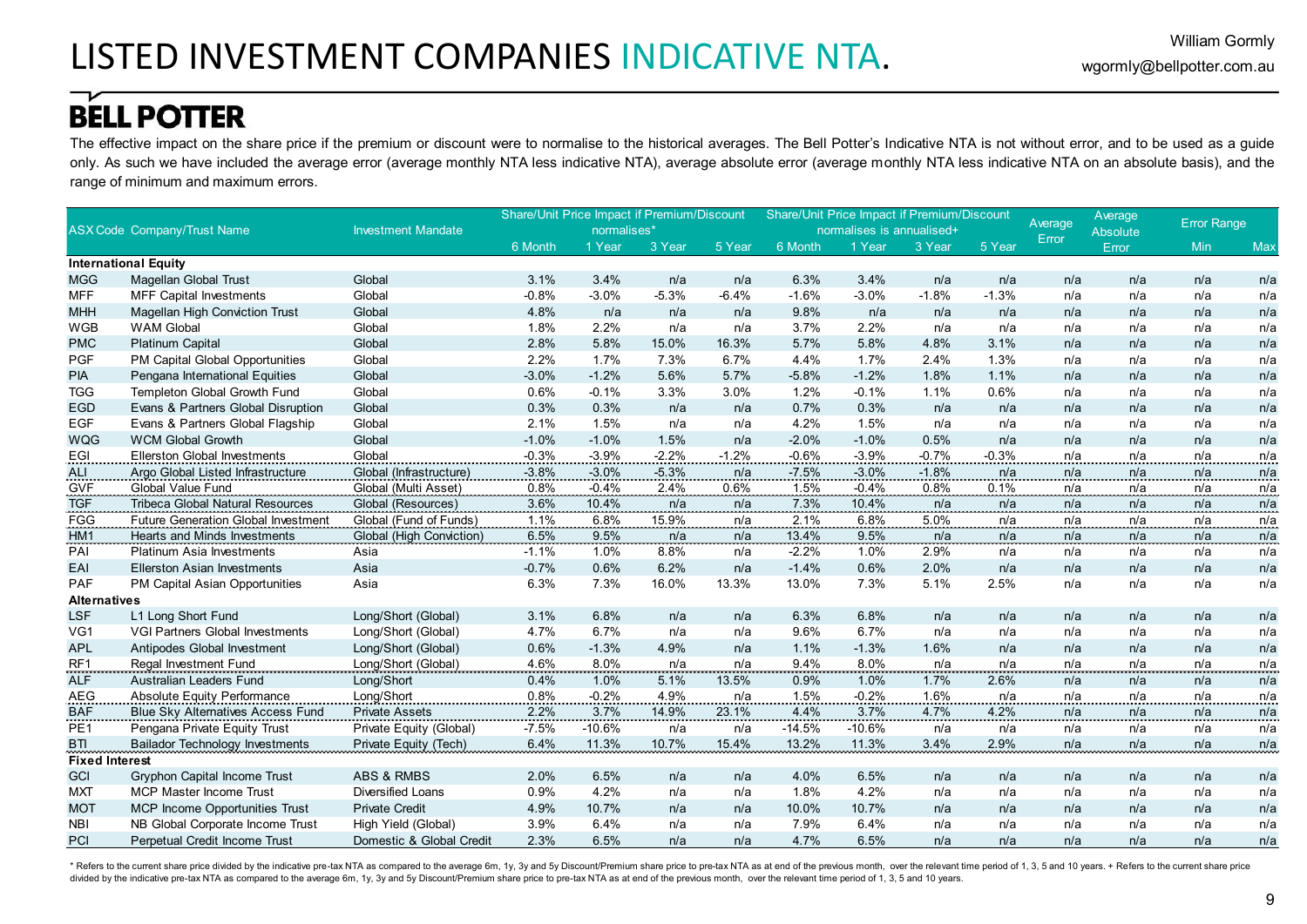A number of LICs under our coverage currently have options outstanding. Options dilute the NTA when exercised and therefore have an impact on the Premium or Discount on a look through basis.

|                               |                                                    |                           |              | Option Shares/Units | <b>Options</b> |               | Share/Unit | Option     |           | NTA after % Excercised |        | <b>Effective Prem/Disc after</b> |          |
|-------------------------------|----------------------------------------------------|---------------------------|--------------|---------------------|----------------|---------------|------------|------------|-----------|------------------------|--------|----------------------------------|----------|
|                               | <b>ASX Code Company/Trust Name</b>                 | <b>Investment Mandate</b> |              | Code On Issue (M)   | '000           | <b>Strike</b> | Price      | Price      | Expiry    |                        |        | % Exc.                           |          |
|                               |                                                    |                           |              |                     |                |               |            |            |           | 100%                   | 50%    | 100%                             | 50%      |
| <b>Domestic Equity</b><br>AFI | <b>Australian Foundation Investment</b>            |                           | n/a          | 1,210               | n/a            | n/a           | \$6.12     | n/a        |           |                        |        |                                  |          |
| ARG                           | Argo Investments                                   | Large                     | n/a          | 720                 | n/a            | n/a           | \$7.42     | n/a        |           |                        |        |                                  |          |
|                               | Australian United Investment                       | Large                     |              |                     |                |               | \$8.36     | n/a        |           |                        |        |                                  |          |
| AUI                           |                                                    | Large                     | n/a          | 125<br>671          | n/a            | n/a           | \$4.19     |            |           |                        |        |                                  |          |
| MLT                           | <b>Milton Corporation</b><br><b>BKI</b> Investment | Large/Medium              | n/a<br>n/a   | 736                 | n/a<br>n/a     | n/a<br>n/a    | \$1.43     | n/a<br>n/a |           |                        |        |                                  |          |
| <b>BKI</b><br><b>DUI</b>      | Diversified United Investment                      | Large/Medium              | n/a          | 212                 | n/a            | n/a           | \$4.35     | n/a        |           |                        |        |                                  |          |
|                               |                                                    | Large/Medium              | n/a          | 26                  | n/a            | n/a           | \$23.50    | n/a        |           |                        |        |                                  |          |
| <b>CIN</b>                    | <b>Carlton Investments</b><br><b>WAM Leaders</b>   | Large/Medium              |              |                     |                |               |            |            |           |                        |        |                                  |          |
| <b>WLE</b>                    |                                                    | Large/Medium              | n/a          | 787                 | n/a            | n/a           | \$1.07     | n/a        |           |                        |        |                                  |          |
| <b>WHF</b>                    | Whitefield                                         | Large/Medium              | n/a          | 92                  | n/a            | n/a           | \$4.55     | n/a        |           |                        |        |                                  |          |
| <b>PIC</b>                    | Perpetual Equity Investment                        | Large/Medium              | n/a          | 348                 | n/a            | n/a           | \$0.96     | n/a        |           |                        |        |                                  |          |
| <b>AMH</b>                    | <b>AMCIL</b>                                       | Large/Medium              | n/a          | 279                 | n/a            | n/a           | \$0.94     | n/a        |           |                        |        |                                  |          |
| CAM                           | Clime Capital                                      | Large/Medium              | n/a          | 114                 | n/a            | n/a           | \$0.78     | n/a        |           |                        |        |                                  |          |
| <b>CLF</b>                    | <b>Concentrated Leaders Fund</b>                   | Large/Medium              | n/a          | 59                  | n/a            | n/a           | \$1.10     | n/a        |           |                        |        |                                  |          |
| <b>FSI</b>                    | <b>Flagship Investments</b>                        | Large/Medium              | n/a          | 26                  | n/a            | n/a           | \$1.74     | n/a        |           |                        |        |                                  |          |
| <b>WAM</b>                    | <b>WAM Capital</b>                                 | Medium/Small              | n/a          | 725                 | n/a            | n/a           | \$1.90     | n/a        |           |                        |        |                                  |          |
| OPH                           | Ophir High Conviction Fund                         | Medium/Small              | n/a          | 200                 | n/a            | n/a           | \$2.61     | n/a        |           |                        |        |                                  |          |
| <b>MIR</b>                    | Mirrabooka Investments                             | Medium/Small              | n/a          | 162                 | n/a            | n/a           | \$2.42     | n/a        |           |                        |        |                                  |          |
| QVE                           | QV Equities                                        | Medium/Small              | n/a          | 268                 | n/a            | n/a           | \$0.82     | n/a        |           |                        |        |                                  |          |
| <b>WAX</b>                    | <b>WAM Research</b>                                | Medium/Small              | n/a          | 194                 | n/a            | n/a           | \$1.37     | n/a        |           |                        |        |                                  |          |
| <b>CDM</b>                    | Cadence Capital                                    | Medium/Small              | n/a          | 307                 | n/a            | n/a           | \$0.62     | n/a        |           |                        |        |                                  |          |
| <b>WIC</b>                    | Westoz Investment                                  | Medium/Small              | n/a          | 134                 | n/a            | n/a           | \$0.89     | n/a        |           |                        |        |                                  |          |
| <b>TOP</b>                    | Thorney Opportunities                              | Medium/Small              | n/a          | 200                 | n/a            | n/a           | \$0.50     | n/a        |           |                        |        |                                  |          |
| <b>RYD</b>                    | <b>Ryder Capital</b>                               | Medium/Small              | <b>RYDOA</b> | 59                  | 26.733         | \$1.500       | \$1.36     | \$0.060    | 10-Dec-21 | \$1.61                 | \$1.61 | $-15.6%$                         | $-15.6%$ |
| <b>TEK</b>                    | Thorney Technologies                               | Medium/Small              | n/a          | 257                 | n/a            | n/a           | \$0.25     | n/a        |           |                        |        |                                  |          |
| <b>WAA</b>                    | <b>WAM Active</b>                                  | Medium/Small              | n/a          | 47                  | n/a            | n/a           | \$0.97     | n/a        |           |                        |        |                                  |          |
| <b>NAC</b>                    | Naos Ex-50 Opportunities                           | Medium/Small              | n/a          | 47                  | n/a            | n/a           | \$0.81     | n/a        |           |                        |        |                                  |          |
| <b>WMI</b>                    | <b>WAM Microcap</b>                                | Small/Micro               | n/a          | 142                 | n/a            | n/a           | \$1.24     | n/a        |           |                        |        |                                  |          |
| <b>SEC</b>                    | Spheria Emerging Companies                         | Small/Micro               | n/a          | 62                  | n/a            | n/a           | \$1.41     | n/a        |           |                        |        |                                  |          |
| <b>NSC</b>                    | Naos Small Cap Opportunities                       | Small/Micro               | n/a          | 159                 | n/a            | n/a           | \$0.48     | n/a        |           |                        |        |                                  |          |
| <b>NCC</b>                    | Naos Emerging Opportunities                        | Small/Micro               | n/a          | 62                  | n/a            | n/a           | \$0.87     | n/a        |           |                        |        |                                  |          |
| <b>ACQ</b>                    | <b>Acorn Capital Investment</b>                    | Small/Micro               | <b>ACQAI</b> | 53                  | 17.615         | \$1.200       | \$0.93     | \$0.000    |           | \$1.12                 | \$1.12 | $-17.2%$                         | $-17.2%$ |
| <b>OZG</b>                    | Ozgrowth                                           | Small/Micro               | n/a          | 353                 | n/a            | n/a           | \$0.17     | n/a        |           |                        |        |                                  |          |
| <b>DJW</b>                    | Djerriwarrh Investments                            | Income                    | n/a          | 224                 | n/a            | n/a           | \$2.65     | n/a        |           |                        |        |                                  |          |
| PL <sub>8</sub>               | Plato Income Maximiser                             | Income                    | n/a          | 428                 | n/a            | n/a           | \$1.01     | n/a        |           |                        |        |                                  |          |
| <b>SNC</b>                    | <b>Sandon Capital Investments</b>                  | Activist                  | n/a          | 109                 | n/a            | n/a           | \$0.64     | n/a        |           |                        |        |                                  |          |
| <b>FGX</b>                    | <b>Future Generation Investment</b>                | <b>Fund of Funds</b>      | n/a          | 399                 | n/a            | n/a           | \$0.99     | n/a        |           |                        |        |                                  |          |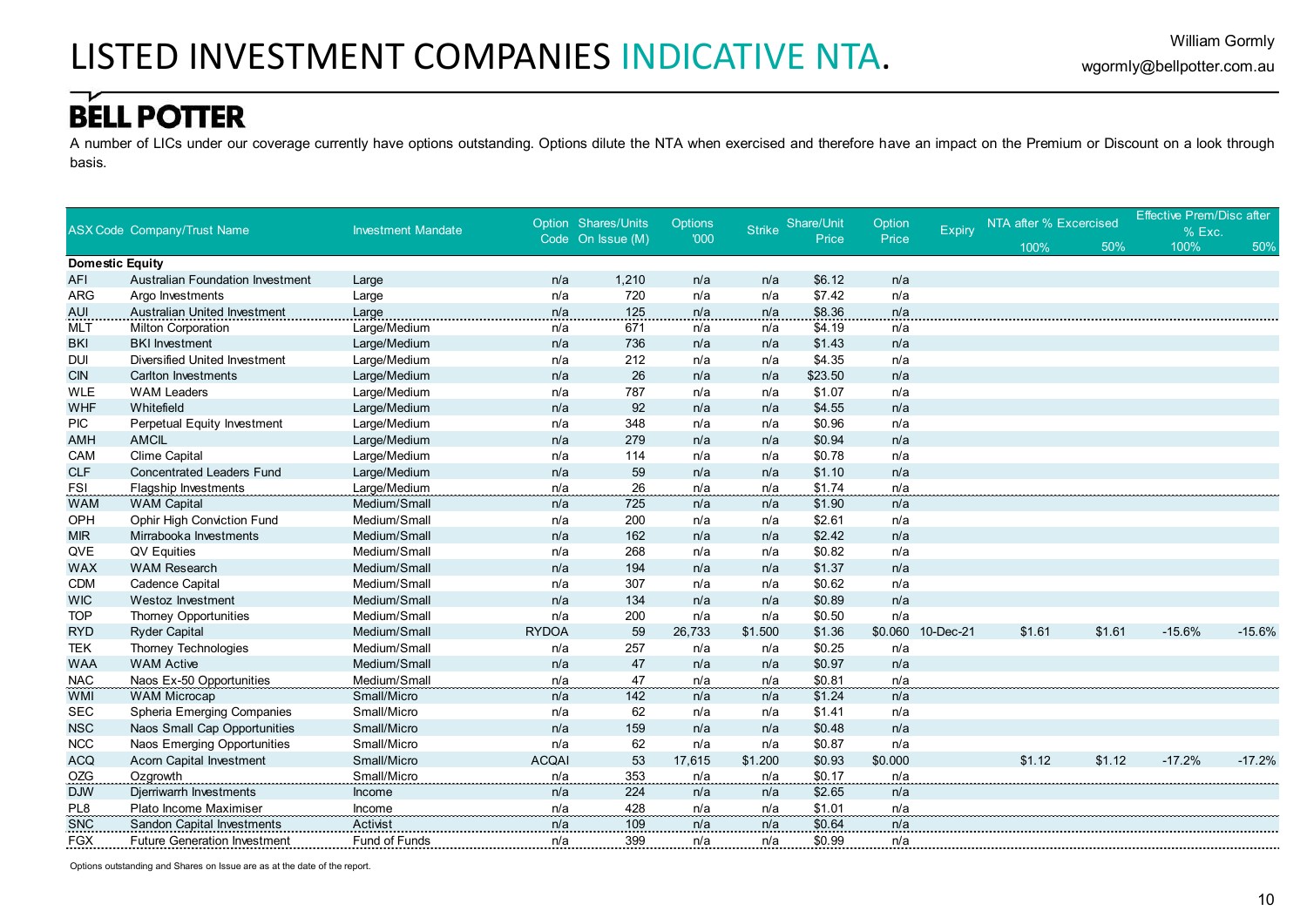A number of LICs under our coverage currently have options outstanding. Options dilute the NTA when exercised and therefore have an impact on the Premium or Discount on a look through basis.

|                       |                                            |                           |     | Option Shares/Units | <b>Options</b> |               | Share/Unit | Option |        | NTA after % Excercised |     | <b>Effective Prem/Disc after</b> |     |
|-----------------------|--------------------------------------------|---------------------------|-----|---------------------|----------------|---------------|------------|--------|--------|------------------------|-----|----------------------------------|-----|
|                       | <b>ASX Code Company/Trust Name</b>         | <b>Investment Mandate</b> |     | Code On Issue (M)   | '000           | <b>Strike</b> | Price      | Price  | Expiry |                        |     | % Exc.                           |     |
|                       |                                            |                           |     |                     |                |               |            |        |        | 100%                   | 50% | 100%                             | 50% |
|                       | <b>International Equity</b>                |                           |     |                     |                |               |            |        |        |                        |     |                                  |     |
| <b>MGG</b>            | Magellan Global Trust                      | Global                    | n/a | 1,240               | n/a            | n/a           | \$1.75     | n/a    |        |                        |     |                                  |     |
| <b>MFF</b>            | <b>MFF Capital Investments</b>             | Global                    | n/a | 550                 | n/a            | n/a           | \$2.78     | n/a    |        |                        |     |                                  |     |
| <b>MHH</b>            | <b>Magellan High Conviction Trust</b>      | Global                    | n/a | 611                 | n/a            | n/a           | \$1.41     | n/a    |        |                        |     |                                  |     |
| WGB                   | <b>WAM Global</b>                          | Global                    | n/a | 212                 | n/a            | n/a           | \$1.96     | n/a    |        |                        |     |                                  |     |
| <b>PMC</b>            | <b>Platinum Capital</b>                    | Global                    | n/a | 290                 | n/a            | n/a           | \$1.29     | n/a    |        |                        |     |                                  |     |
| <b>PGF</b>            | PM Capital Global Opportunities            | Global                    | n/a | 354                 | n/a            | n/a           | \$0.94     | n/a    |        |                        |     |                                  |     |
| <b>PIA</b>            | Pengana International Equities             | Global                    | n/a | 254                 | n/a            | n/a           | \$1.07     | n/a    |        |                        |     |                                  |     |
| <b>TGG</b>            | Templeton Global Growth Fund               | Global                    | n/a | 201                 | n/a            | n/a           | \$1.14     | n/a    |        |                        |     |                                  |     |
| <b>EGD</b>            | Evans & Partners Global Disruption         | Global                    | n/a | 121                 | n/a            | n/a           | \$2.63     | n/a    |        |                        |     |                                  |     |
| <b>EGF</b>            | Evans & Partners Global Flagship           | Global                    | n/a | 120                 | n/a            | n/a           | \$1.60     | n/a    |        |                        |     |                                  |     |
| <b>WQG</b>            | <b>WCM Global Growth</b>                   | Global                    | n/a | 174                 | n/a            | n/a           | \$1.21     | n/a    |        |                        |     |                                  |     |
| EGI                   | <b>Ellerston Global Investments</b>        | Global                    | n/a | 105                 | n/a            | n/a           | \$1.03     | n/a    |        |                        |     |                                  |     |
| <b>ALI</b>            | Argo Global Listed Infrastructure          | Global (Infrastructure)   | n/a | 142                 | n/a            | n/a           | \$2.13     | n/a    |        |                        |     |                                  |     |
| <b>GVF</b>            | <b>Global Value Fund</b>                   | Global (Multi Asset)      | n/a | 148                 | n/a            | n/a           | \$0.96     | n/a    |        |                        |     |                                  |     |
| <b>TGF</b>            | <b>Tribeca Global Natural Resources</b>    | Global (Resources)        | n/a | 63                  | n/a            | n/a           | \$1.06     | n/a    |        |                        |     |                                  |     |
| FGG                   | <b>Future Generation Global Investment</b> | Global (Fund of Funds)    | n/a | 392                 | n/a            | n/a           | \$1.17     | n/a    |        |                        |     |                                  |     |
| HM <sub>1</sub>       | Hearts and Minds Investments               | Global (High Conviction)  | n/a | 225                 | n/a            | n/a           | \$3.07     | n/a    |        |                        |     |                                  |     |
| PAI                   | <b>Platinum Asia Investments</b>           | Asia                      | n/a | 364                 | n/a            | n/a           | \$1.02     | n/a    |        |                        |     |                                  |     |
| EAI                   | <b>Ellerston Asian Investments</b>         | Asia                      | n/a | 133                 | n/a            | n/a           | \$0.95     | n/a    |        |                        |     |                                  |     |
| PAF                   | PM Capital Asian Opportunities             | Asia                      | n/a | 58                  | n/a            | n/a           | \$0.71     | n/a    |        |                        |     |                                  |     |
| <b>Alternatives</b>   |                                            |                           |     |                     |                |               |            |        |        |                        |     |                                  |     |
| <b>LSF</b>            | L1 Long Short Fund                         | Long/Short (Global)       | n/a | 655                 | n/a            | n/a           | \$1.33     | n/a    |        |                        |     |                                  |     |
| VG1                   | VGI Partners Global Investments            | Long/Short (Global)       | n/a | 407                 | n/a            | n/a           | \$2.00     | n/a    |        |                        |     |                                  |     |
| <b>APL</b>            | Antipodes Global Investment                | Long/Short (Global)       | n/a | 502                 | n/a            | n/a           | \$0.96     | n/a    |        |                        |     |                                  |     |
| RF <sub>1</sub>       | Regal Investment Fund                      | Long/Short (Global)       | n/a | <u>113</u>          | n/a            | n/a           | \$2.45     | n/a    |        |                        |     |                                  |     |
| <b>ALF</b>            | Australian Leaders Fund                    | Long/Short                | n/a | 196                 | n/a            | n/a           | \$0.90     | n/a    |        |                        |     |                                  |     |
| <b>AEG</b>            | Absolute Equity Performance                | Long/Short                | n/a | 94                  | n/a            | n/a           | \$1.09     | n/a    |        |                        |     |                                  |     |
| <b>BAF</b>            | Blue Sky Alternatives Access Fund          | <b>Private Assets</b>     | n/a | 196                 | n/a            | n/a           | \$0.74     | n/a    |        |                        |     |                                  |     |
| PE <sub>1</sub>       | Pengana Private Equity Trust               | Private Equity (Global)   | n/a | 164                 | n/a            | n/a           | \$1.46     | n/a    |        |                        |     |                                  |     |
| <b>BTI</b>            | <b>Bailador Technology Investments</b>     | Private Equity (Tech)     | n/a | 123                 | n/a            | n/a           | \$0.80     | n/a    |        |                        |     |                                  |     |
| <b>Fixed Interest</b> |                                            |                           |     |                     |                |               |            |        |        |                        |     |                                  |     |
| <b>GCI</b>            | Gryphon Capital Income Trust               | ABS & RMBS                | n/a | 206                 | n/a            | n/a           | \$1.83     | n/a    |        |                        |     |                                  |     |
| <b>MXT</b>            | <b>MCP Master Income Trust</b>             | <b>Diversified Loans</b>  | n/a | 639                 | n/a            | n/a           | \$1.91     | n/a    |        |                        |     |                                  |     |
| <b>MOT</b>            | <b>MCP Income Opportunities Trust</b>      | <b>Private Credit</b>     | n/a | 173                 | n/a            | n/a           | \$1.74     | n/a    |        |                        |     |                                  |     |
| <b>NBI</b>            | NB Global Corporate Income Trust           | High Yield (Global)       | n/a | 446                 | n/a            | n/a           | \$1.75     | n/a    |        |                        |     |                                  |     |
| PCI                   | Perpetual Credit Income Trust              | Domestic & Global Credit  | n/a | 400                 | n/a            | n/a           | \$0.99     | n/a    |        |                        |     |                                  |     |

Options outstanding and Shares on Issue are as at the date of the report.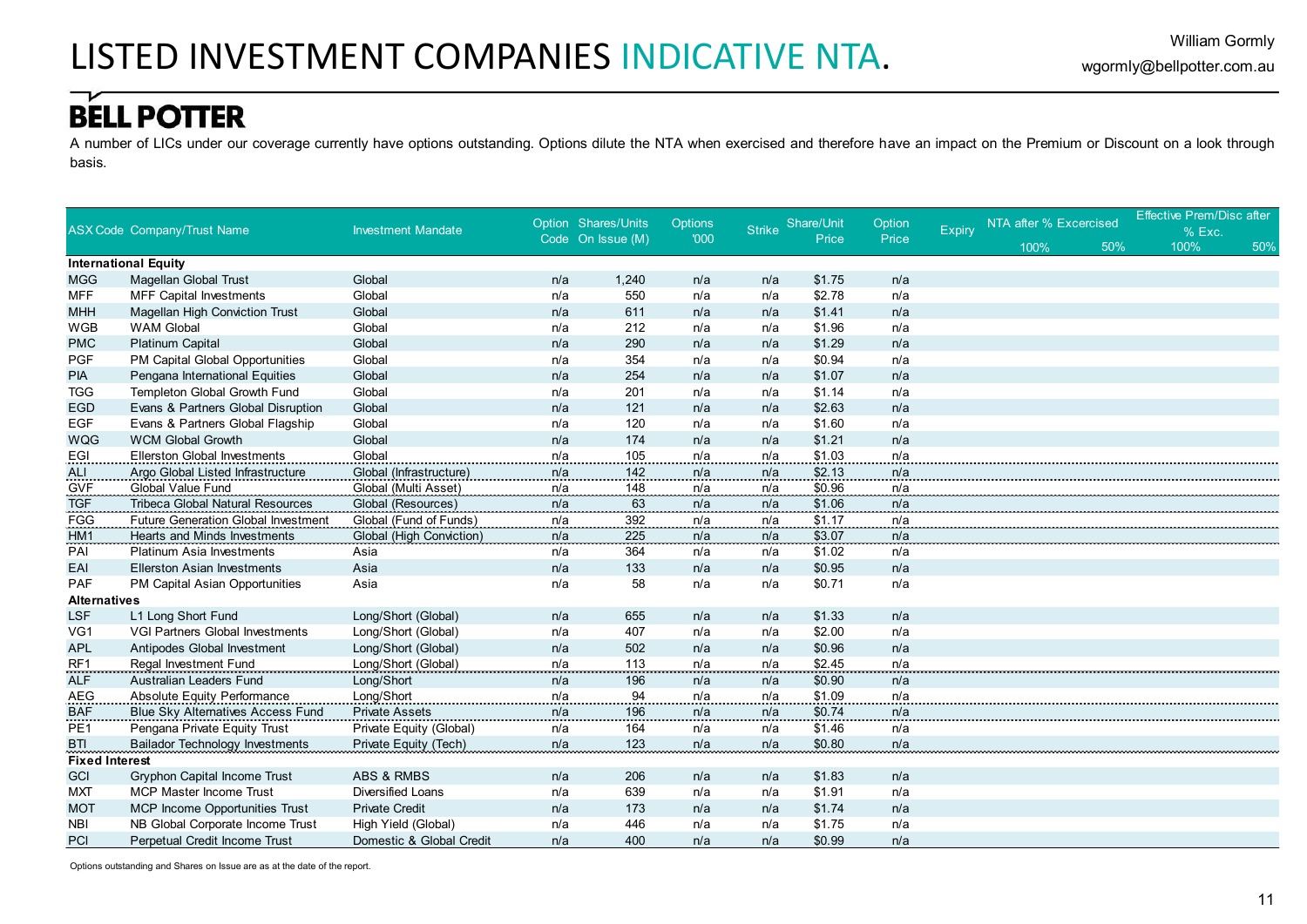#### Chart 1: 3 Year Pre-Tax Performance v Standard Deviation



Measurement of a LIC's performance is calculated after all operating expenses, provision and payment of both income and realised capital gains tax and the reinvestment of dividends, and do not incorporate franking.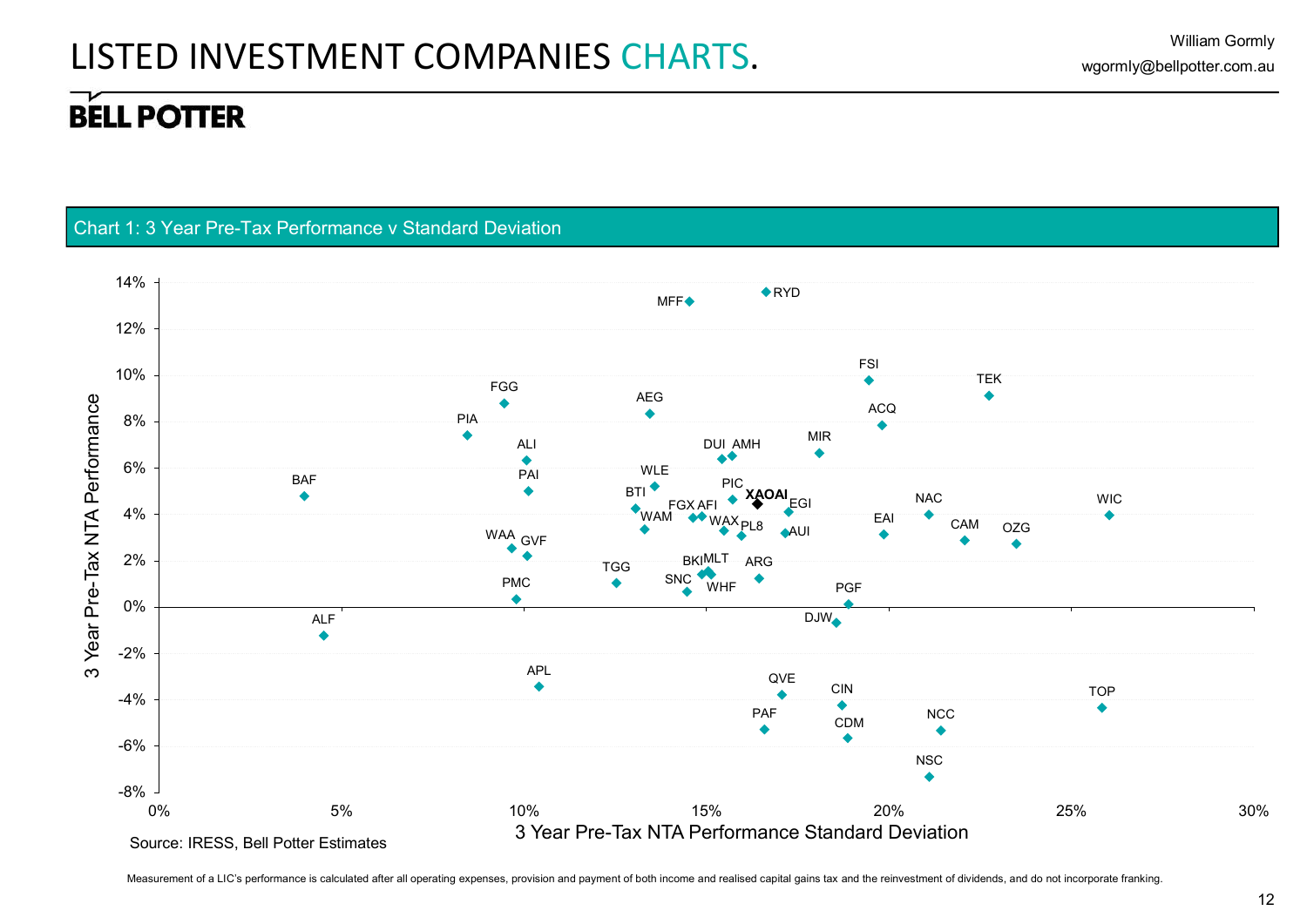#### Chart 2: 5 Year Pre-Tax Performance v Standard Deviation



Measurement of a LIC's performance is calculated after all operating expenses, provision and payment of both income and realised capital gains tax and the reinvestment of dividends, and do not incorporate franking.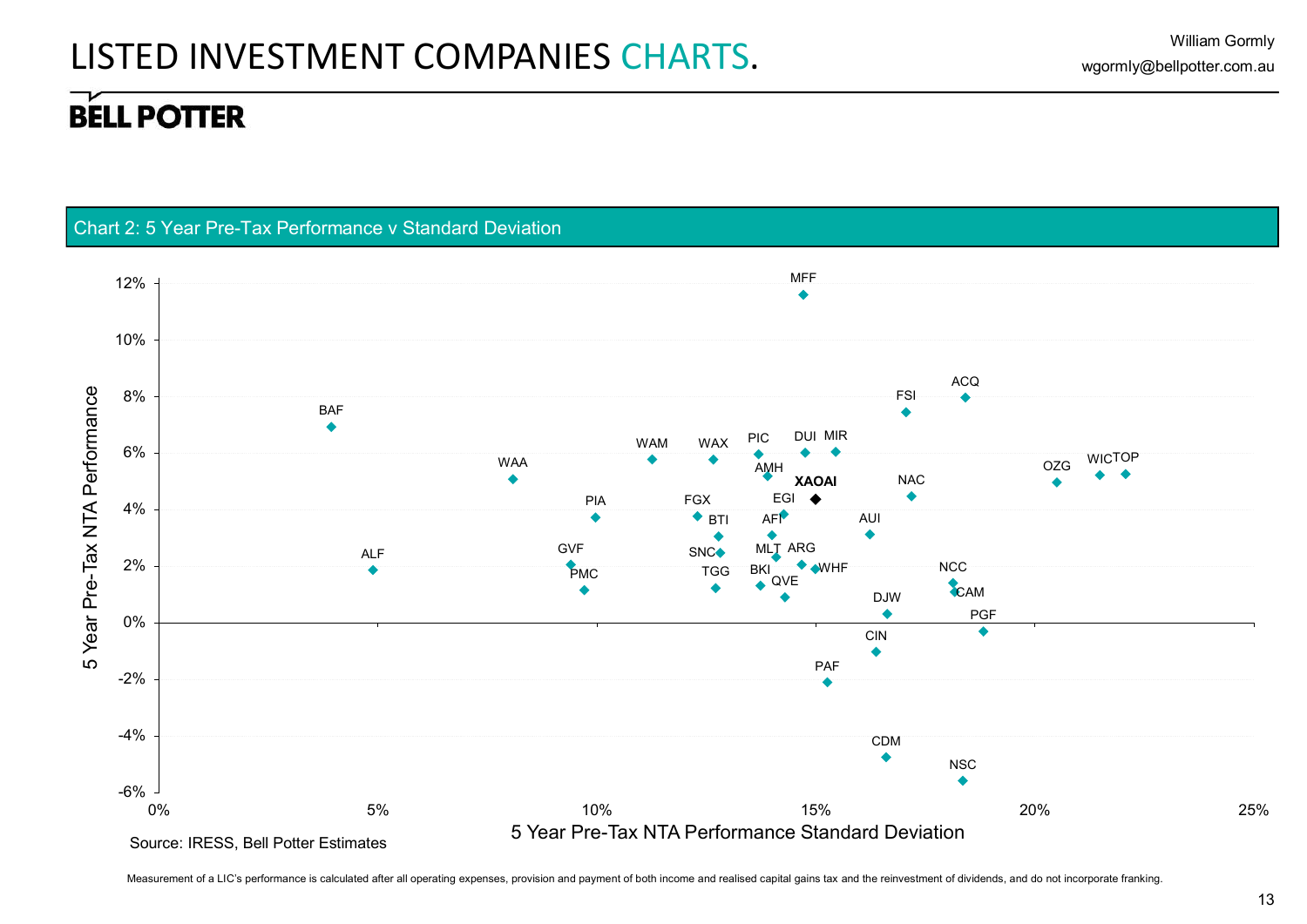

Source: IRESS, Company Data, Bell Potter Estimates





Source: IRESS, Company Data, Bell Potter Estimates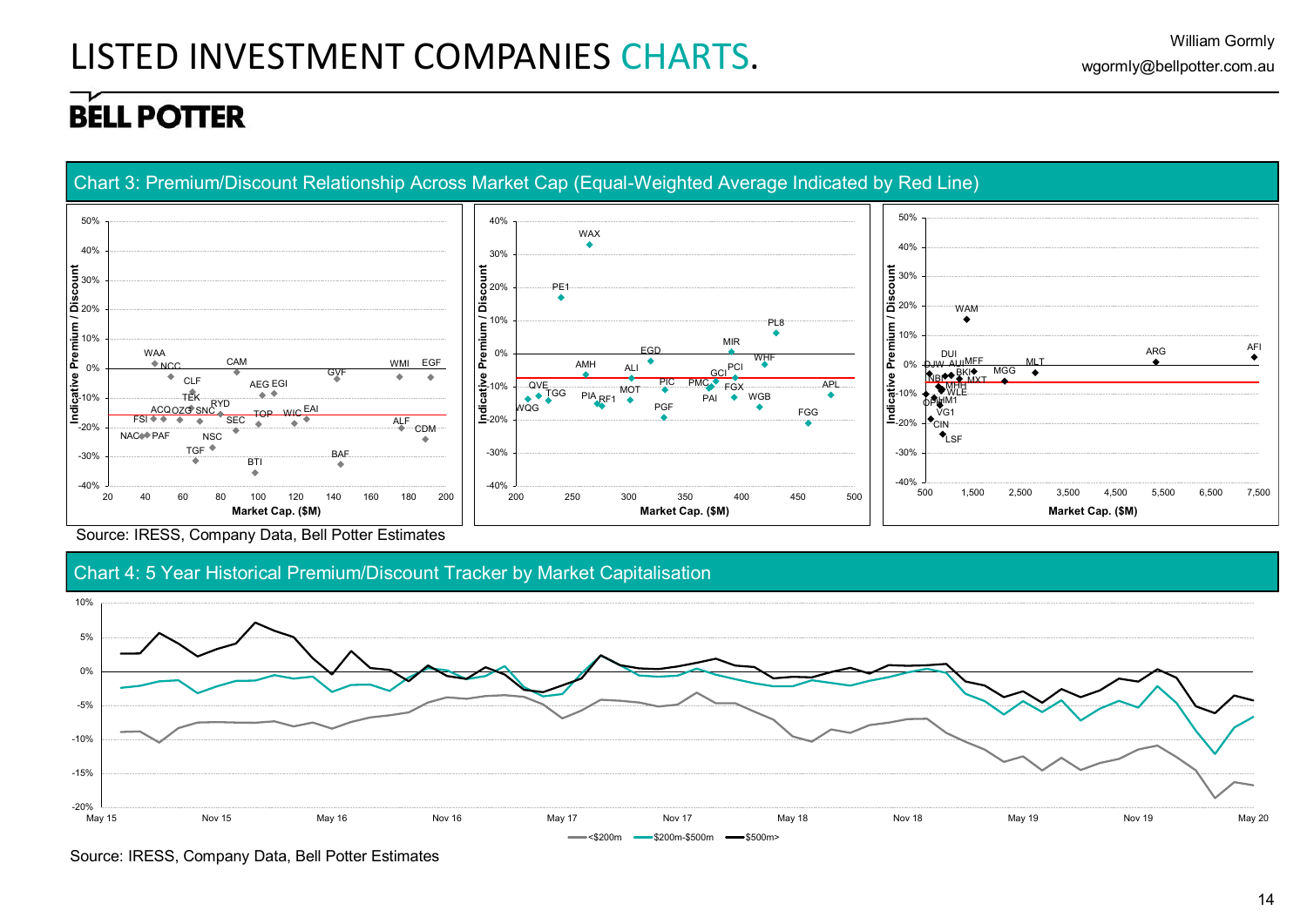